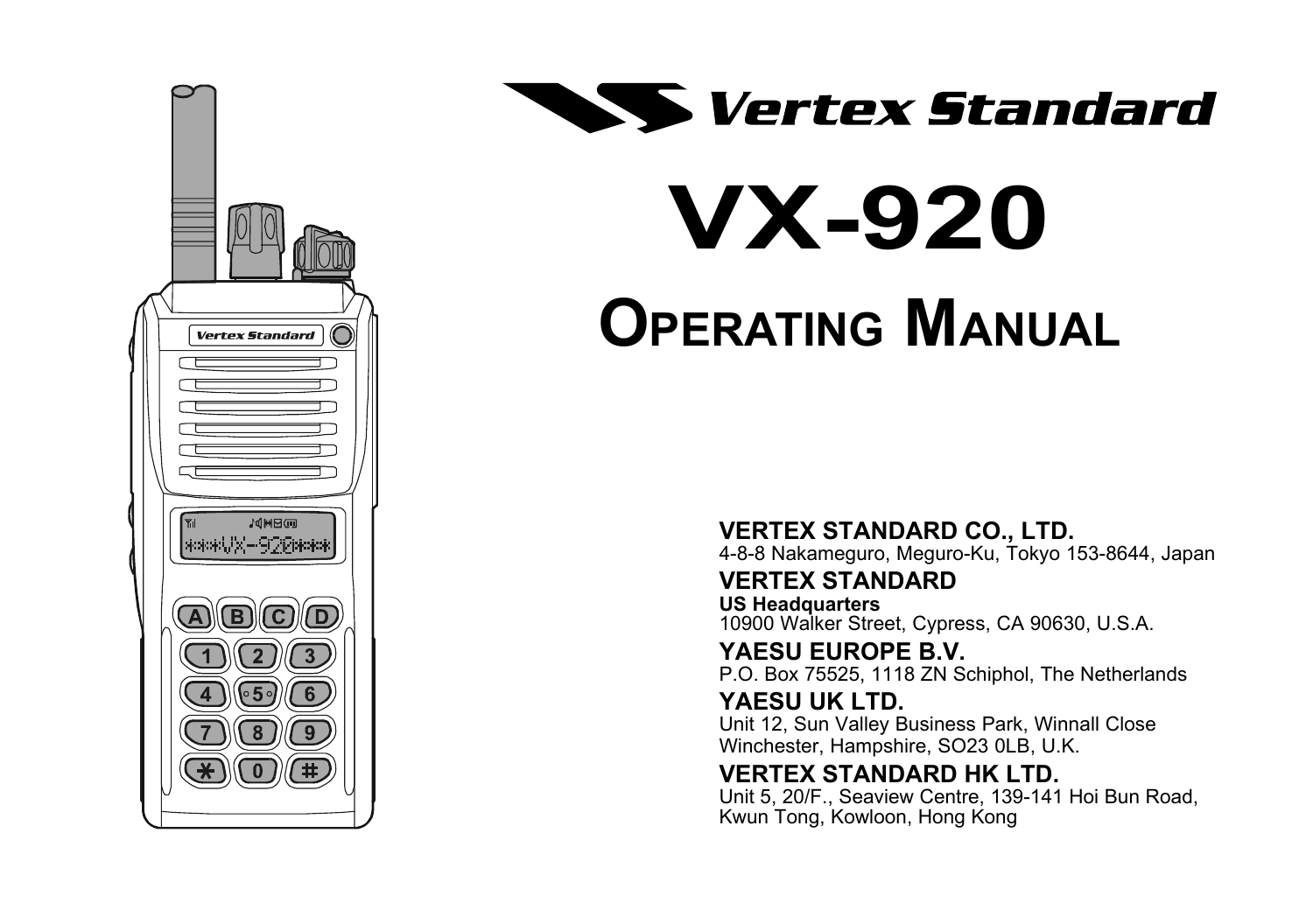## **CONTENTS**

| Warning! FCC RF Exposure Requirements  1 ARTS (Auto Range Transpond System)  18 |  |
|---------------------------------------------------------------------------------|--|
|                                                                                 |  |
|                                                                                 |  |
|                                                                                 |  |
|                                                                                 |  |
|                                                                                 |  |

#### **Congratulations!**

You now have at your fingertips a valuable communications tool-a **VERTEX STANDARD** two-way radio! Rugged, reliable and easy to use, your **VERTEX STANDARD** radio will keep you in constant touch with your colleagues for years to come, with negligible maintenance down-time.

Please take a few minutes to read this manual carefully. The information presented here will allow you to derive maximum performance from your radio, in case questions arise later on.

We're glad you joined the **VERTEX STANDARD** team. Call on us anytime, because communications is our business. Let us help you get your message across.

*Notice!:* There are no owner-serviceable parts inside the radio. All service jobs must be referred to an authorized **VERTEX STANDARD** Service Representative. Consult your Authorized **VERTEX STANDARD** Dealer for installation of optional accessories.

#### **Important Notice for North American Users Regarding 406 MHz Guard Band**

The U.S. Coast Guard and National Oceanographic and Atmospheric Administration have requested the cooperation of the U.S. Federal Communications Commission in preserving the integrity of the protected frequency range 406.0 to 406.1 MHz, which is reserved for use by distress beacons. Do not attempt to program this apparatus, under any circumstances, for operation in the frequency range 406.0 - 406.1 MHz if the apparatus is to be used in or near North America.

**Warning - Frequency band 406 - 406.1 MHz is reserved for use ONLY as a distress beacon by the US Coast Guard and NOAA. Under no circumstance should this frequency band be part of the preprogrammed operating frequencies of this radio.**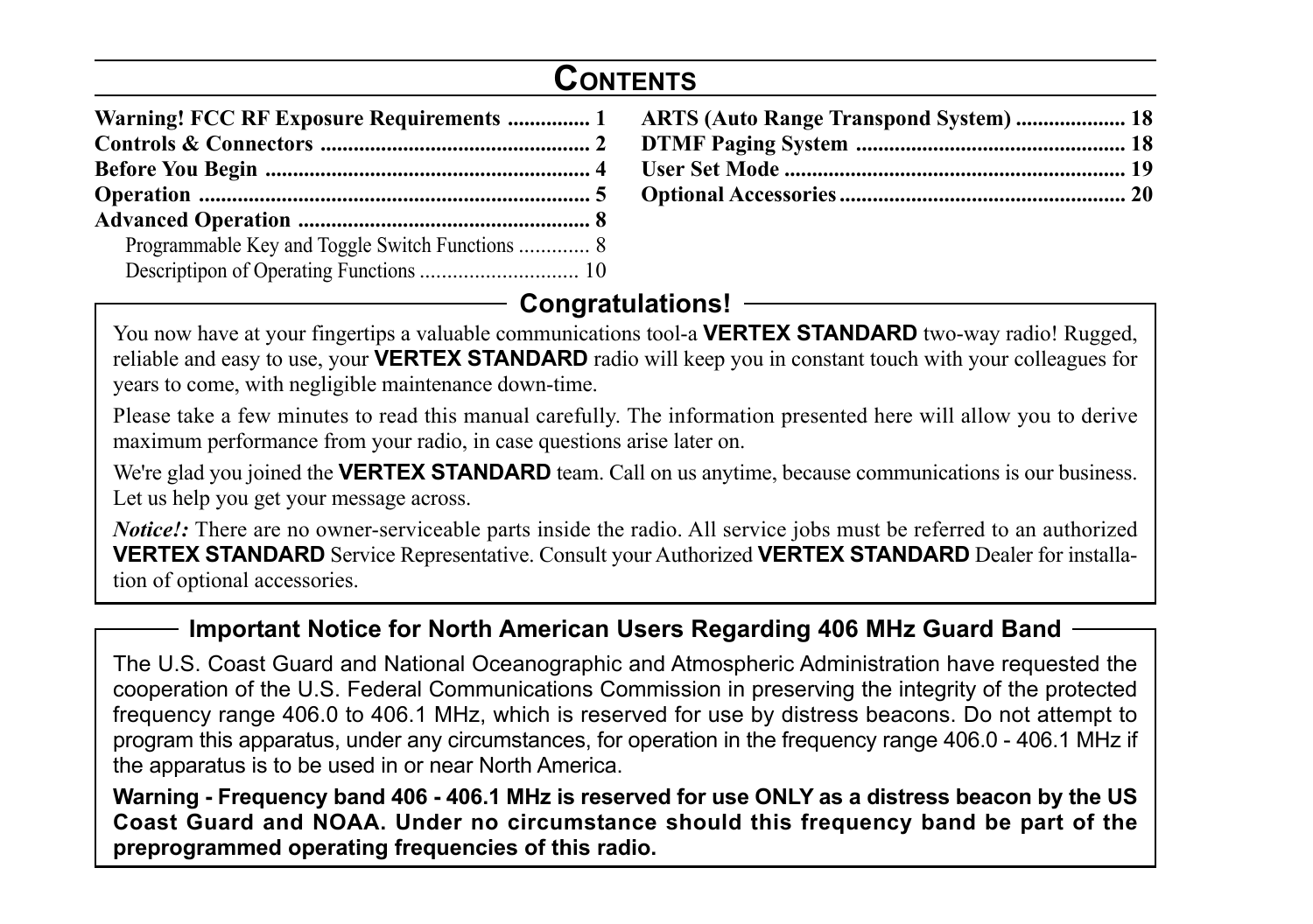# **WARNING! FCC RF EXPOSURE REQUIREMENTS**

#### **FCC RF Exposure Compliance Requirements for Occupational Use Only:**

This Radio has been tested and complies with the Federal Communications Commission (FCC) RF exposure limits for Occupational Use/Controlled exposure environment. In addition, it complies with the following Standards and Guidelines:

- □ FCC 96-326, Guidelines for Evaluating the Environmental Effects of Radio-Frequency Radiation.
- FCC OET Bulletin 65 Edition 97-01 (1997) Supplement C, Evaluating Compliance with FCC Guidelines for Human Exposure to Radio Frequency Electromagnetic Fields.
- ANSI/IEEE C95.1-1992, IEEE Standard for Safety Levels with Respect to Human Exposure to Radio Frequency Electromagnetic Fields, 3 kHz to 300 GHz.
- ANSI/IEEE C95.3-1992, IEEE Recommended Practice for the Measurement of Potentially Hazardous Electromagnetic Fields - RF and Microwave.
- **This radio is NOT approved for use by the general population in an uncontrolled exposure environment. This radio is restricted to occupational use, work related operations only where the radio operator must have the knowledge to control his or her RF exposure conditions.**
- **When transmitting, hold the radio in a vertical position with its microphone 2 inches (5 cm) away from your mouth and keep the antenna at least 2 inches (5 cm) away from your head and body.**
- **The radio must be used with a maximum operating duty cycle not exceeding 50%, in typical Push-to-Talk configurations.**

**DO NOT transmit for more than 50% of total radio use time (50% duty cycle). Transmitting more than 50% of the time can cause FCC RF exposure compliance requirements to be exceeded. The radio is transmitting when the red LED on the top of the radio is illuminated. You can cause the radio to transmit by pressing the P-T-T button.**

- **SAR compliance for body-worn use was only demonstrated for the specific belt-clip Part Number (#RA060190A). Other body-worn accessories or configurations may NOT comply with the FCC RF exposure requirements and should be avoided.**
- **Always use Vertex Standard authorized accessories.**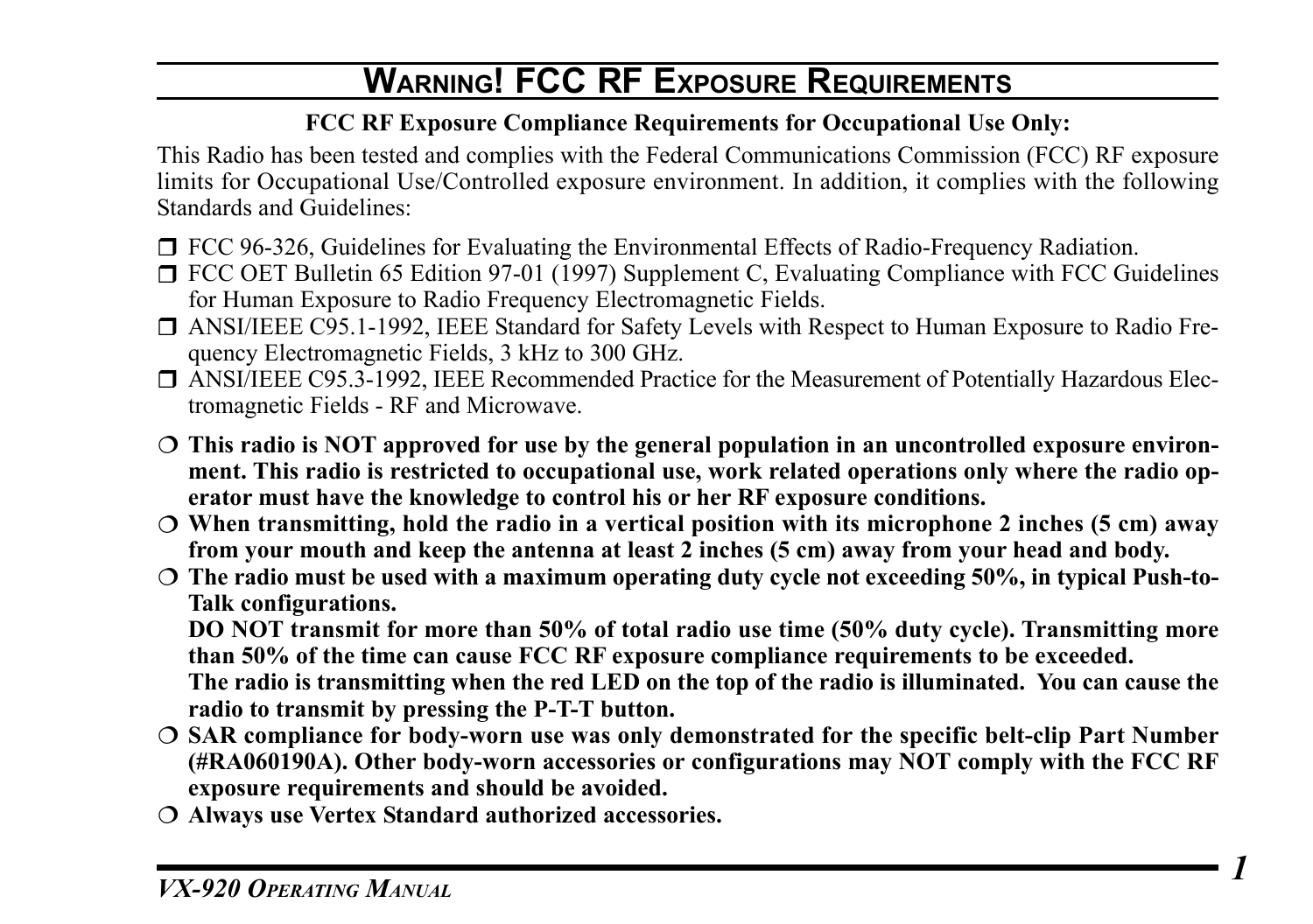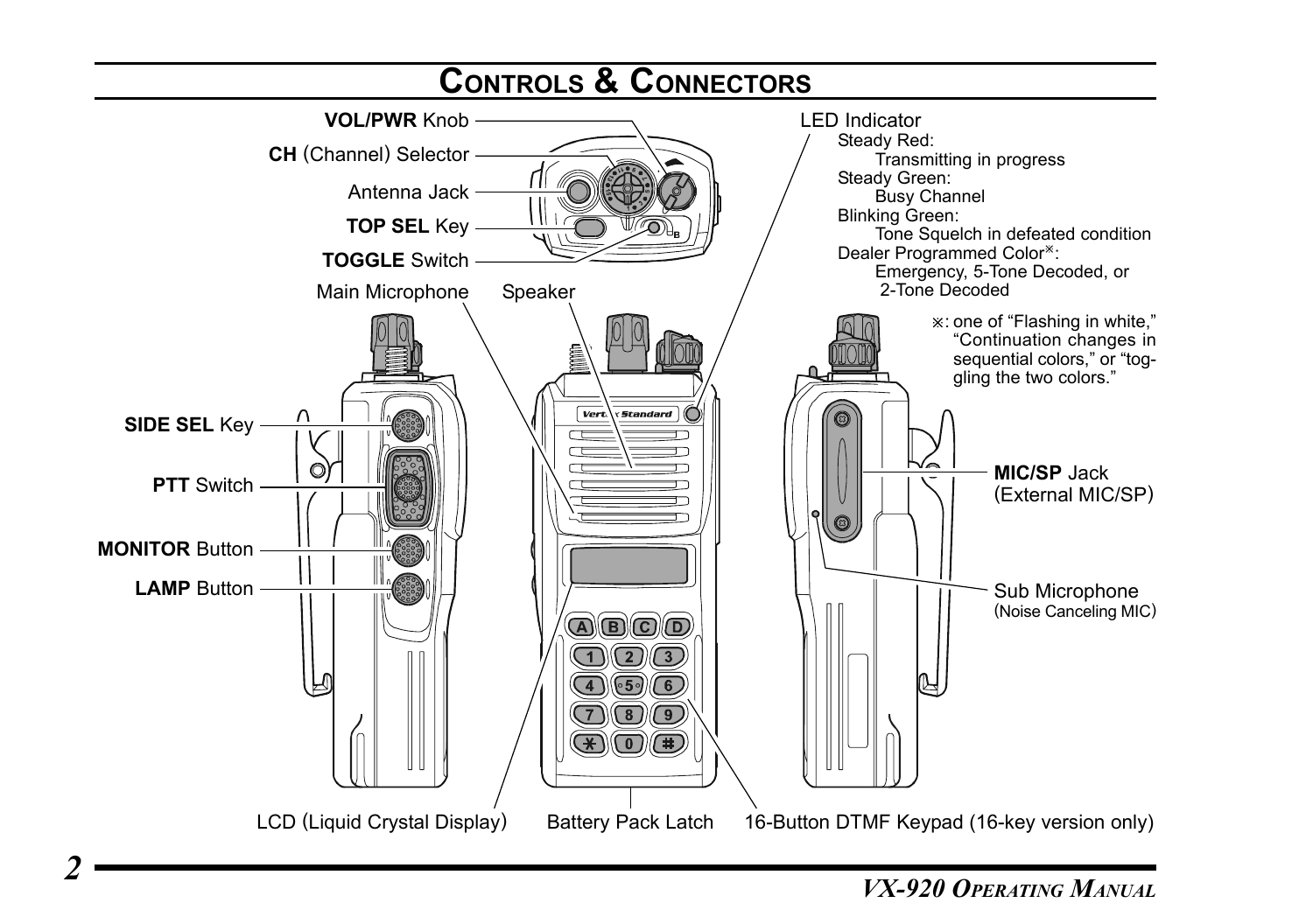#### **LCD ICONS & INDICATORS** "CALL" Indicator Receiver Monitor This channel on "SCAN" List "Talk-Around" is enabled Priority Scan is activated "Voice Message" is received This channel on "DUAL WATCH" List Battery Indicator Low Transmit Power Mode On SUB-LCD 888: Channel Group Number<br>-P-: Priority Channel Option Unit is activated -P-: Priority Channel<br>-H-: Home Channel Home Channel In: ARTS "In Range" out: ARTS "Out of Range" <sub>ॸ</sub>ॻॎॖख़ॻॎज़ॎफ़ॎॣॸॣॶॷऻॳख़ख़<u>ऻय़</u> S-meter (four steps) "Group Scan" is enabledEncryption is activated  $\langle \mathbf{L} \cdot \mathbf{L} \cdot \mathbf{L} \rangle$ ا منابع منابع ا 12 Character Alpha-numeric Display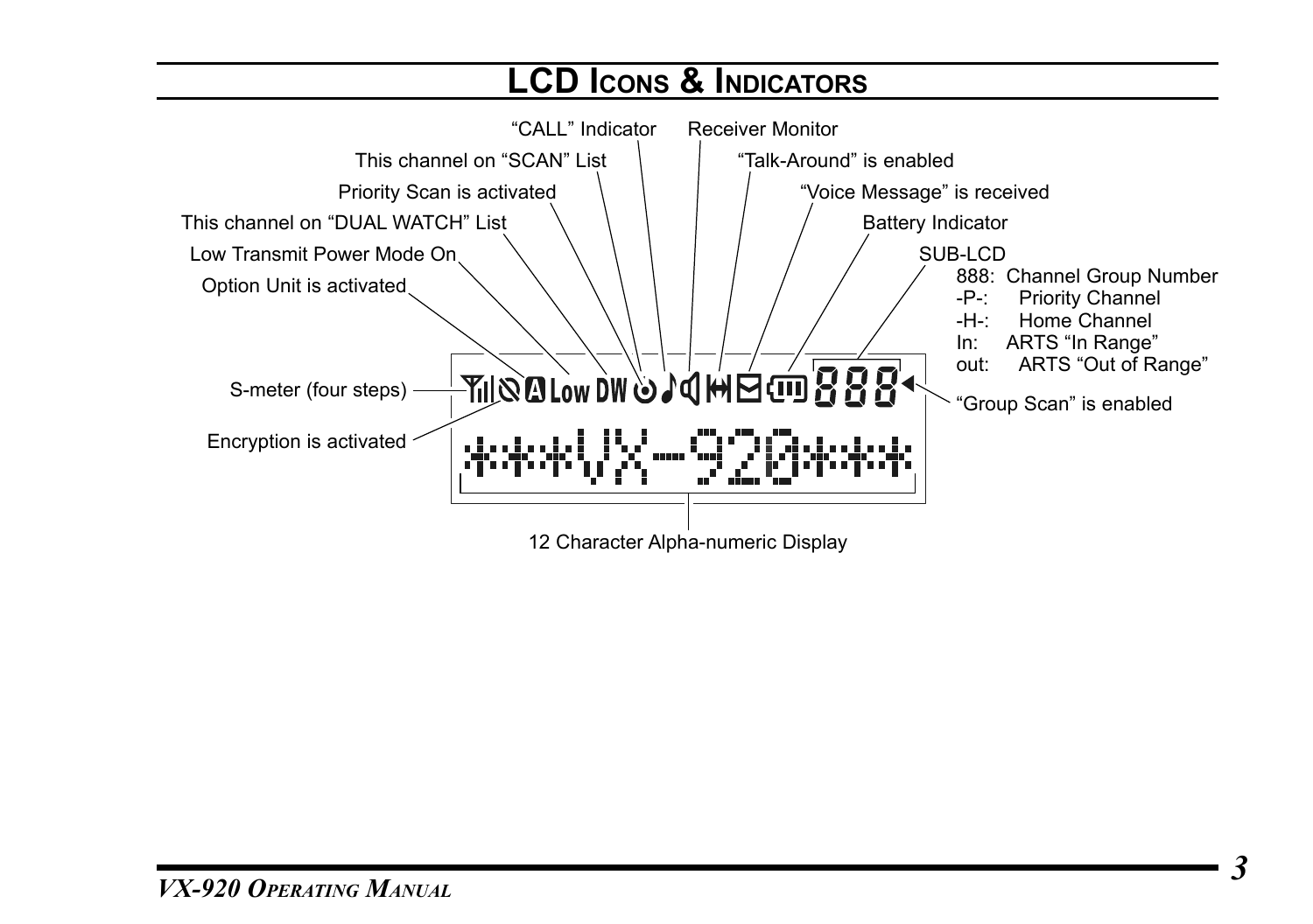# **BEFORE YOU BEGIN**

## **Battery Pack Installation and Removal**

- $\Box$  To install the battery, hold the transceiver with your left hand, so your palm is over the speaker and your thumb is on the top of the belt clip. Carefully mate the battery's four insertion slots with their corresponding alignment tabs on the transceiver case, while tilting the Belt Clip outward. Proper alignment occurs with the battery pack offset about 1/2 inch from the top edge of the battery compartment.
- $\Box$  Guide the pack on to the tabs with a slight inward pressure, then slide the battery pack upward, until it locks in place with a "*Click*."



 $\Box$  To remove the battery, turn the radio off and remove any protective cases. Slide the Battery Pack Latch on the bottom of the radio toward the front panel while sliding the battery down about 1/2 inch. Then lift the battery out from the radio while unfolding the Belt Clip.



#### **Do not attempt to open any of the rechargeable Lithium-Ion packs, as they could explode if accidentally short-circuited.**

## **Low Battery Indication**

As the battery discharges during use, the voltage gradually becomes lower. When the battery voltage becomes to low, substitute a freshly charged battery and recharge the depleted pack. The LED indicator on the top of the radio will blink red when the battery voltage is low.

## **∧ Caution** ∧

Danger of explosion if battery is replaced with an incorrect battery. Replace only with the same or equivalent type.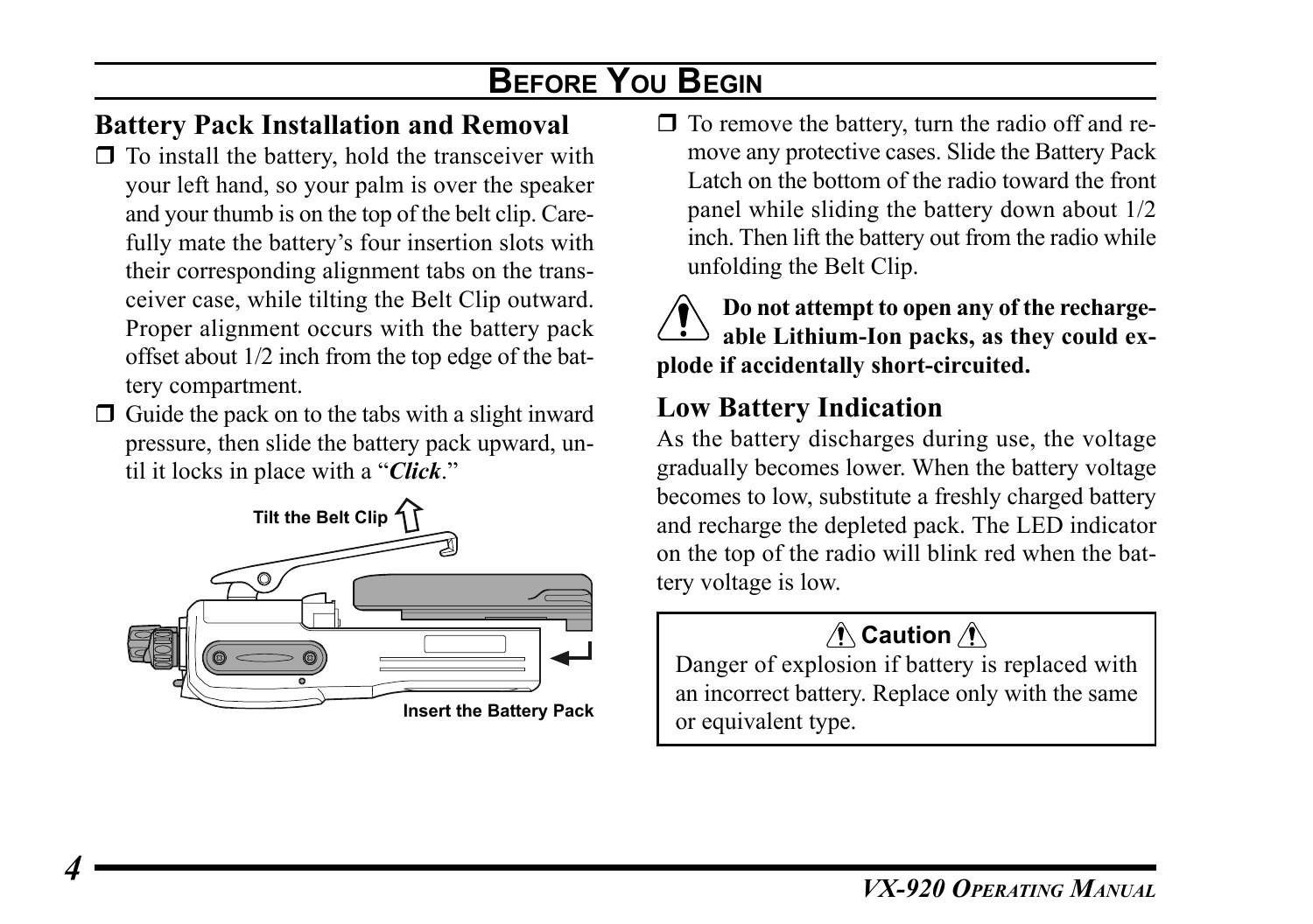# **OPERATION**

## **Preliminary Steps**

- $\Box$  Install a charged battery pack onto the transceiver, as described previously.
- $\Box$  Screw the supplied antenna onto the Antenna jack. Never attempt to operate this transceiver without an antenna connected.



If you have a Speaker/Micro-

phone, we recommend that it not be connected until you are familiar with the basic operation of the VX-920.

## **Operation Quick Start**

 $\Box$  Turn the top panel's **VOL/PWR** knob clockwise to turn the radio on.



 Turn the top panel's **CH** selector knob to choose the desired operating channel. A channel name will appear on the LCD. If you want to select the



operating channel from a different Memory Channel Group, press the Programmable key (assigned to the Memory Group Up or Down function) to select the Memory Channel Group you want before selecting the operating channel. A Group name will appear on the LCD whenever the Programmable key is pressed.

*Note*: Some models are programmed so that the operating channels are selected by the Programmable key and the memory channel group is selected by the **CH** selector knob. For further details, contact your VERTEX STANDARD dealer.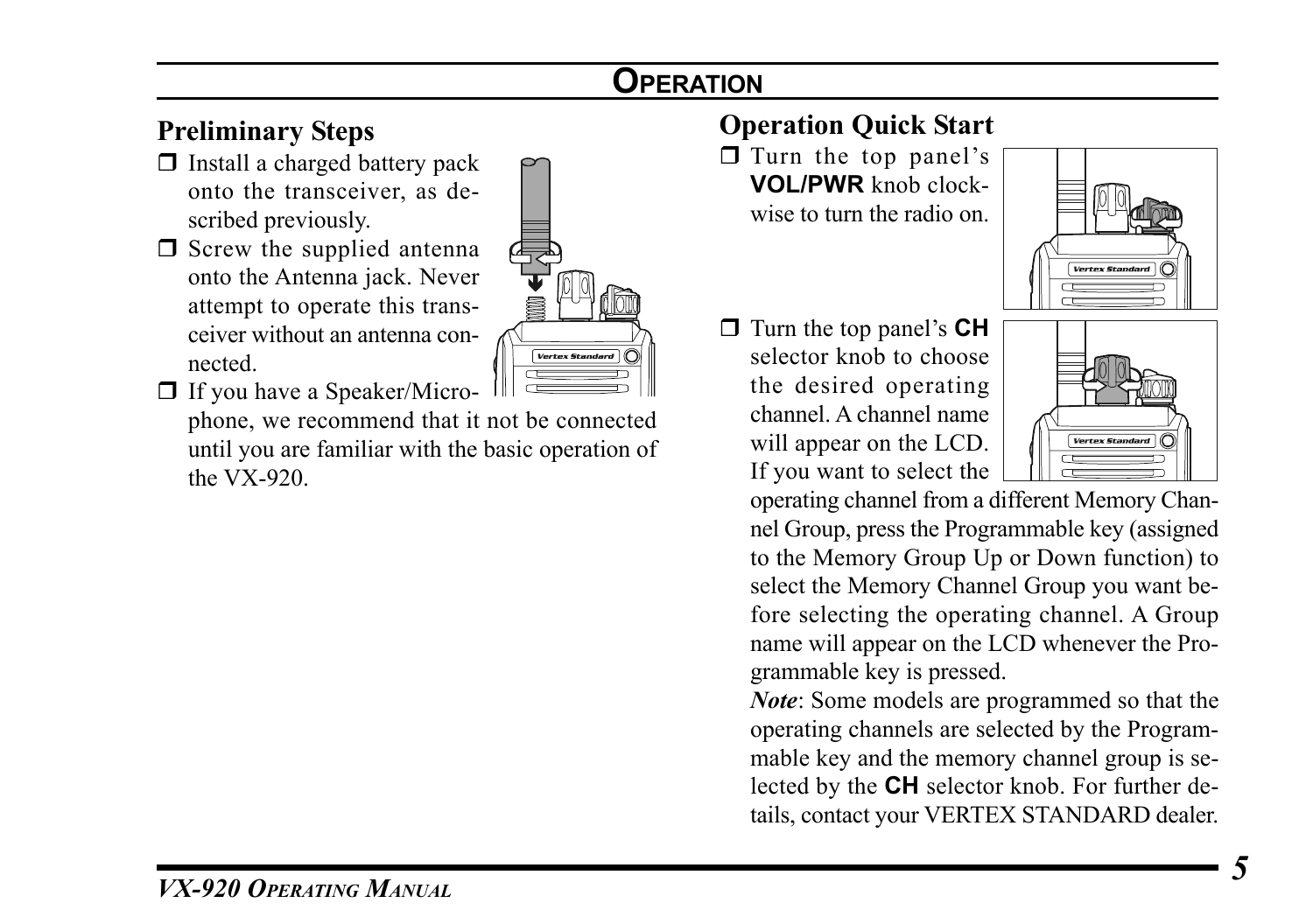# **OPERATION**

Rotate the **VOL/PWR**

knob to set the volume level. If no signal is present, press and hold in the **MONITOR** button (under the **PTT** switch) more than 2 seconds: background noise will now be heard, and you may use this to set the **VOL/PWR** knob for the desired audio level. Press





and hold the **MONITOR** button more than 2 seconds (or press the **MONITOR** button *twice*) to quiet the noise and resume normal (quiet) monitoring.

 $\Box$  To transmit, monitor the channel and make sure it is clear.

Press and hold the **PTT** switch. Speak into the microphone area of the



front panel grille (above the upper left edge of the LCD) in a normal voice level. To return to the Receive mode, release the **PTT** switch.

- Press the (Orange) **TOP SEL** key or **SIDE SEL** key (above the **PTT** switch) to activate one of the preprogrammed functions which may have been enabled at the time of programming by the dealer. See the next section for details regarding the available features.
- $\Box$  Switch the top panel's **TOGGLE** switch to the [**A**], [**B**], or [**Center**] position to activate one of the pre-programmed functions which may







have been enabled at the time of programming by the dealer (Default is Display Invert). When this switch is in the  $[A(\text{left})]$ ,  $[B(\text{right})]$ , or  $[Cen$ **ter**] position, the feature programmed (by your dealer) to that switch position will be activated. See the next section for details regarding the available features.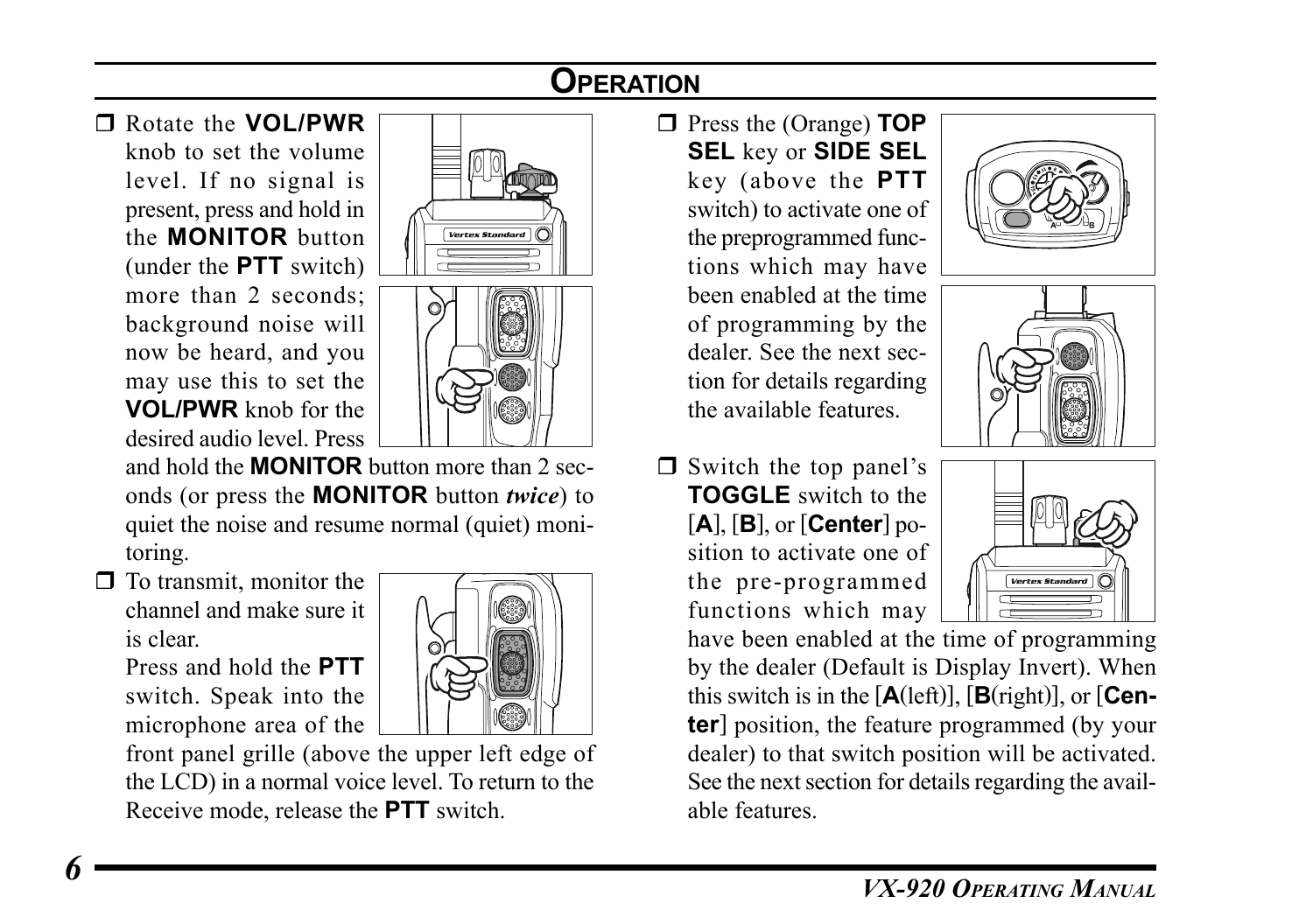# **OPERATION**

- $\Box$  If a Speaker/Microphone is available, remove the plastic cap and its two mounting screws from the right side of the transceiver, then align the connector of the Speaker/Microphone on the transceiver body; secure the connector pin using the screws supplied with the Speaker/Microphone. Hold the speaker grille up next to your ear while receiving. To transmit, press the **PTT** switch on the Speaker/Microphone, just as you would on the main transceiver's body, and speak into the microphone on a normal voice level.
	- *Note 1): Save the original plastic cap and its mounting screws. They should be reinstalled when not using the Speaker/Microphone.*
	- *2) When you press the PTT switch on the Speaker/Microphone, it disables the internal microphone, and vice versa.*
- $\Box$  If the Busy Channel Lockout feature has been programmed on a channel, the radio will not transmit when a carrier is present. Instead, the radio will generate short beep three times and indicate "\* ERROR \*" on the display. Release the **PTT** switch and wait for the channel to be clear of activity.

□ If CTCSS or Digital Coded Squelch (DCS) Lockout has been programmed on a channel, the radio can transmit only when there is no carrier being received or when the carrier being received includes the correct CTCSS tone or DCS code.

#### **Automatic Time-Out Timer**

If the selected channel has been programmed for automatic time-out, you must limit the length of each transmission. While transmitting, a beep will sound 10 seconds before time-out. Another beep will sound just before the deadline; the "**TX**" indicator will disappear and transmission will cease soon thereafter. To resume transmitting, you must release the PTT switch and wait for the "penalty timer" to expire.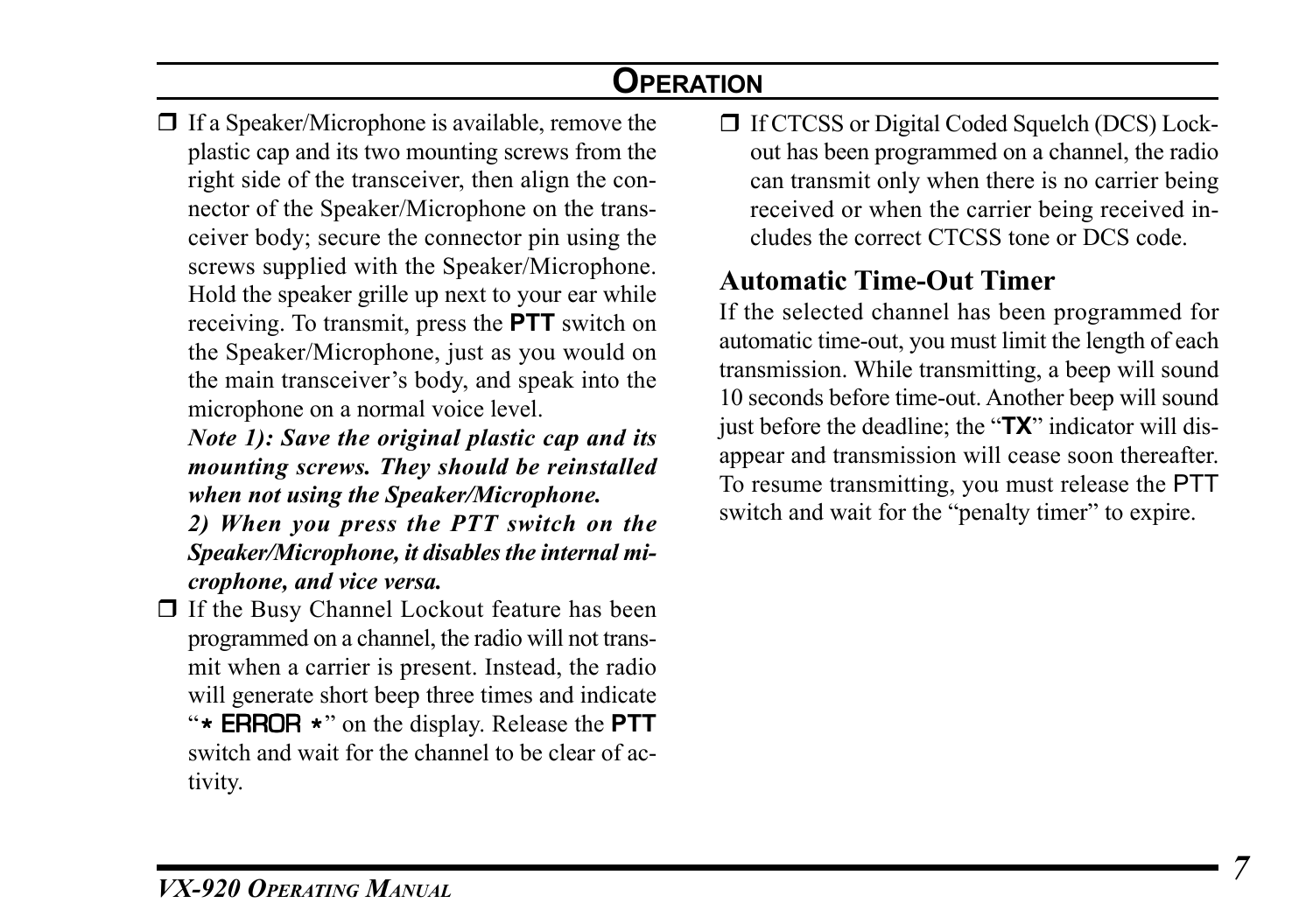#### **Programmable Key and**

**Toggle Switch Functions** The **VX-920** includes the **TOP SEL**, **SIDE SEL**, **MONITOR**, and **LAMP** keys, the **TOGGLE** switch, and [**A**], [**B**], [**C**], [**D**], [½], [**#**] function keys. The Programmable key and **TOGGLE** switch functions can be customized, via programming by your VER-TEX STANDARD dealer, to meet your communications/network requirements. Some features may require the purchase and installation of optional internal accessories. The possible Programmable key and **TOGGLE** switch programming features are illustrated at the right, and their functions are explained on page 10. For further details, contact your VER-TEX STANDARD dealer.

For future reference, check the box next to each function that has been assigned to the Programmable key and **TOGGLE** switch on your particular radio, and keep it handy.

| <b>FUNCTION</b>                  | <b>TOGGLE SWITCH (POSITION)</b> |                |           |  |  |  |  |  |
|----------------------------------|---------------------------------|----------------|-----------|--|--|--|--|--|
|                                  |                                 | Center         | R         |  |  |  |  |  |
| None                             |                                 |                |           |  |  |  |  |  |
| Scan                             |                                 |                |           |  |  |  |  |  |
| Dual Watch                       |                                 |                |           |  |  |  |  |  |
| Low Power                        |                                 |                |           |  |  |  |  |  |
| <b>Talk Around</b>               |                                 |                |           |  |  |  |  |  |
| <b>TX Save Disable</b>           |                                 |                |           |  |  |  |  |  |
| Encryption Disable <sup>*1</sup> |                                 |                |           |  |  |  |  |  |
| Follow-Me Scan                   |                                 |                |           |  |  |  |  |  |
| Lock                             |                                 |                |           |  |  |  |  |  |
| Audio PC (PIT)                   |                                 |                |           |  |  |  |  |  |
| <b>Clear Voice</b>               |                                 |                |           |  |  |  |  |  |
| <b>Group Recall Shortcut</b>     | □ Group 1                       | □ Group 1      | □ Group 1 |  |  |  |  |  |
|                                  | $\Box$ Group 2                  | $\Box$ Group 2 | □ Group 2 |  |  |  |  |  |
|                                  | □ Group 3                       | □ Group 3      | □ Group 3 |  |  |  |  |  |

|                                       | <b>PROGRAMMABLE KEY</b> |  |                                 |             |     |     |     |     |    |     |
|---------------------------------------|-------------------------|--|---------------------------------|-------------|-----|-----|-----|-----|----|-----|
| <b>FUNCTION</b>                       |                         |  | <b>TOP SEL SIDE SEL MONITOR</b> | <b>LAMP</b> | ΙAΙ | [B] | [C] | [D] | Œ. | [#] |
| None                                  |                         |  |                                 |             |     |     |     |     |    |     |
| Monitor<br>Lamp<br>Scan<br>Dual Watch |                         |  |                                 |             |     |     |     |     |    |     |
|                                       |                         |  |                                 |             |     |     |     |     |    |     |
|                                       |                         |  |                                 |             |     |     |     |     |    |     |
|                                       |                         |  |                                 |             |     |     |     |     |    |     |
| Low Power                             |                         |  |                                 |             |     |     |     |     |    |     |
| <b>Talk Around</b>                    |                         |  |                                 |             |     |     |     |     |    |     |
| <b>TX Save Disable</b>                |                         |  |                                 |             |     |     |     |     |    |     |
| Encryption Disable*                   |                         |  |                                 |             |     |     |     |     |    |     |
| Follow-Me Scan                        |                         |  |                                 |             |     |     |     |     |    |     |

 $*$ : Requires **FVP-35** or **FVP-36** Encryption Unit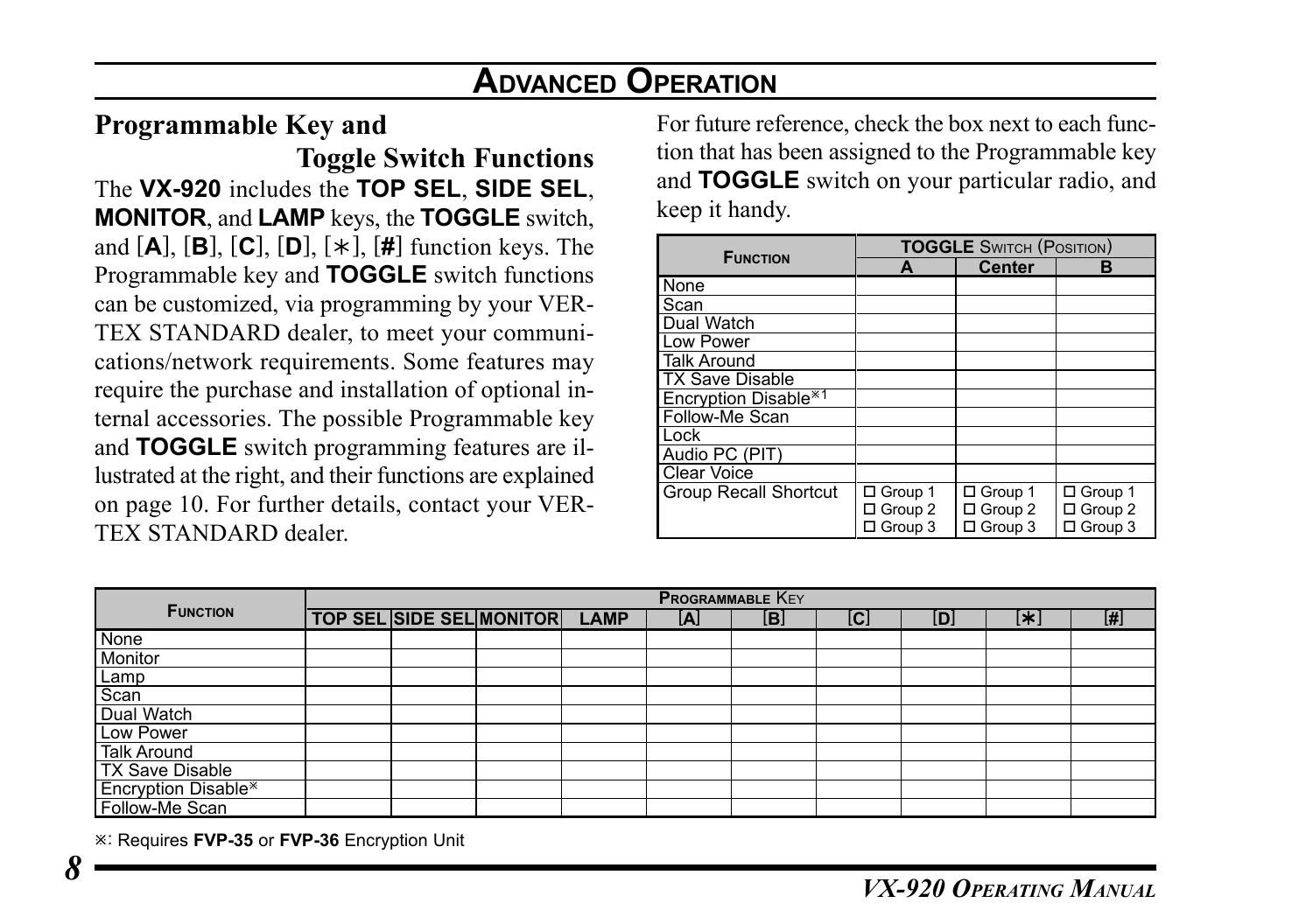|                       | <b>PROGRAMMABLE KEY</b> |  |                                 |             |     |                |   |     |                  |                |
|-----------------------|-------------------------|--|---------------------------------|-------------|-----|----------------|---|-----|------------------|----------------|
| <b>FUNCTION</b>       |                         |  | <b>TOP SEL SIDE SEL MONITOR</b> | <b>LAMP</b> | [A] | $\overline{B}$ | C | [D] | $\overline{[*]}$ | $\overline{H}$ |
| Follow-Me Dual Watch  |                         |  |                                 |             |     |                |   |     |                  |                |
| Group Up              |                         |  |                                 |             |     |                |   |     |                  |                |
| Group Down            |                         |  |                                 |             |     |                |   |     |                  |                |
| Channel Up            |                         |  |                                 |             |     |                |   |     |                  |                |
| Channel Down          |                         |  |                                 |             |     |                |   |     |                  |                |
| Set                   |                         |  |                                 |             |     |                |   |     |                  |                |
| Call/Reset            |                         |  |                                 |             |     |                |   |     |                  |                |
| Call 1                |                         |  |                                 |             |     |                |   |     |                  |                |
| Call 2                |                         |  |                                 |             |     |                |   |     |                  |                |
| Call 3                |                         |  |                                 |             |     |                |   |     |                  |                |
| Call 4                |                         |  |                                 |             |     |                |   |     |                  |                |
| Call 5                |                         |  |                                 |             |     |                |   |     |                  |                |
| Code Up               |                         |  |                                 |             |     |                |   |     |                  |                |
| Code Down             |                         |  |                                 |             |     |                |   |     |                  |                |
| Code Set              |                         |  |                                 |             |     |                |   |     |                  |                |
| Speed Dial            |                         |  |                                 |             |     |                |   |     |                  |                |
| Option SW 1           |                         |  |                                 |             |     |                |   |     |                  |                |
| Option SW 2           |                         |  |                                 |             |     |                |   |     |                  |                |
| Emergency             |                         |  |                                 |             |     |                |   |     |                  |                |
| Home                  |                         |  |                                 |             |     |                |   |     |                  |                |
| Selectable Tone       |                         |  |                                 |             |     |                |   |     |                  |                |
| Direct Channel #1     |                         |  |                                 |             |     |                |   |     |                  |                |
| Direct Channel #2     |                         |  |                                 |             |     |                |   |     |                  |                |
| Direct Channel #3     |                         |  |                                 |             |     |                |   |     |                  |                |
| Direct Channel #4     |                         |  |                                 |             |     |                |   |     |                  |                |
| REC/PLAY <sup>*</sup> |                         |  |                                 |             |     |                |   |     |                  |                |
| SQL                   |                         |  |                                 |             |     |                |   |     |                  |                |
| <b>AF Min Volume</b>  |                         |  |                                 |             |     |                |   |     |                  |                |
| Status Set            |                         |  |                                 |             |     |                |   |     |                  |                |
| Status Up             |                         |  |                                 |             |     |                |   |     |                  |                |
| <b>Status Down</b>    |                         |  |                                 |             |     |                |   |     |                  |                |
| Status Check          |                         |  |                                 |             |     |                |   |     |                  |                |
| Audio PC (PIT)        |                         |  |                                 |             |     |                |   |     |                  |                |
| Lone Worker           |                         |  |                                 |             |     |                |   |     |                  |                |
| <b>DTMF Code Set</b>  |                         |  |                                 |             |     |                |   |     |                  |                |
| <b>TA Scan</b>        |                         |  |                                 |             |     |                |   |     |                  |                |

**E: Requires DVS-5** Voice Storage Unit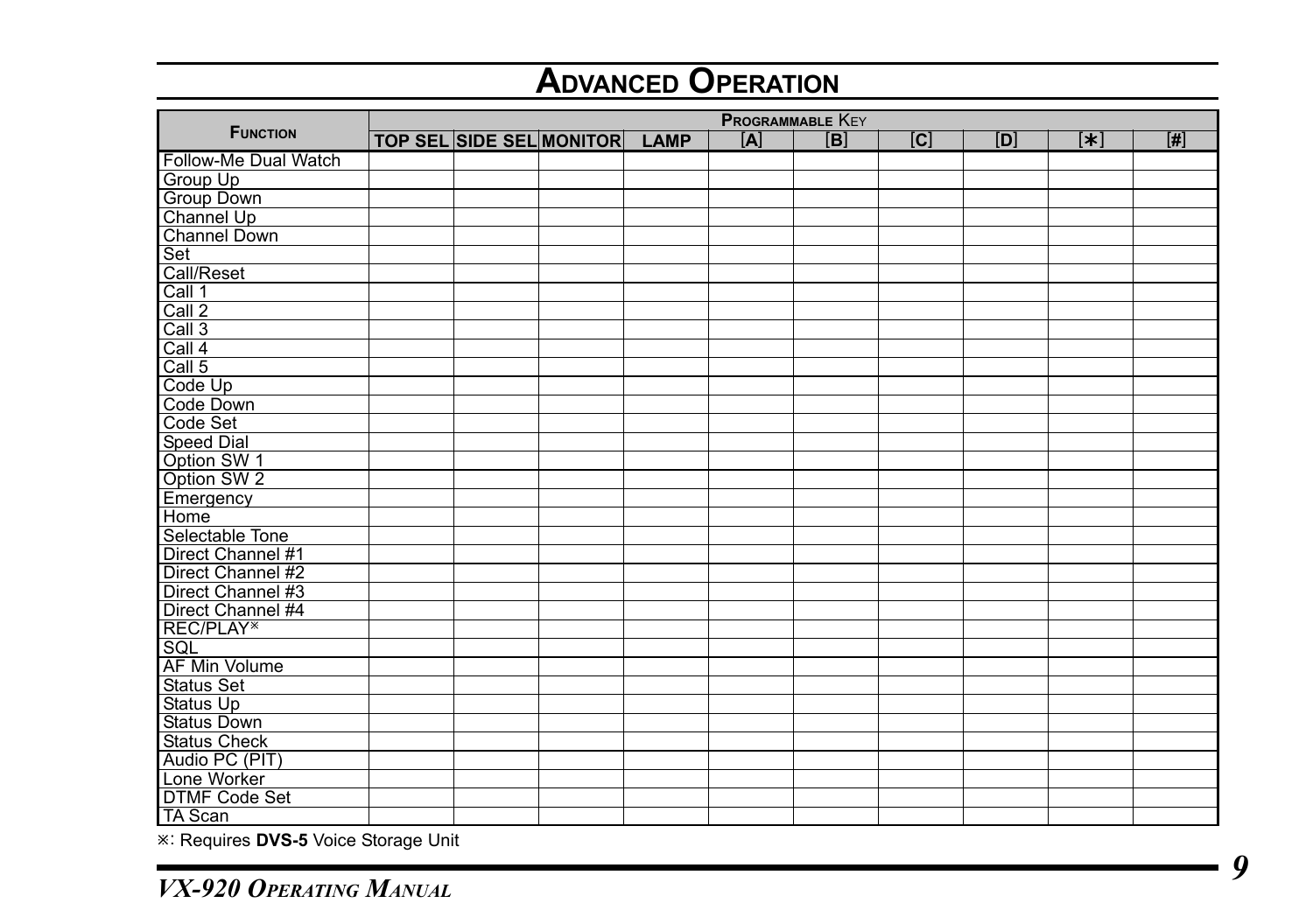#### **Description of Operating Functions MONITOR**

Press the assigned programmable key to cancel CTCSS- and DCS-controlled squelch; the **BUSY/ TX** indicator will blink green. Press and hold this button for 1.5 seconds to hear background noise (unmute the audio); the **BUSY/TX** indicator will glow green.

#### **LAMP**

Press the assigned programmable key to illuminate the LCD for five seconds.

#### **SCAN**

The Scanning feature is used to monitor multiple signals programmed into the transceiver. While scanning, the transceiver will check each channel for the presence of a signal, and will stop on a channel if a signal is present.

#### *To activate scanning:*

- $\Box$  Press the assigned programmable key, or set the toggle switch to the assigned position to activate scanning.
- $\Box$  The scanner will search the channels of each channel, looking for active ones; it will pause each time it finds a channel on which someone is speaking.
- $\Box$  Press the assigned programmable key again, or set the toggle switch to a different position to disable scanning. Operation will revert to the programmed revert channel.

*Note*: Your dealer may have programmed your radio to stay on one of the following channels if you press the **PTT** switch during scanning pause:

- Current channel ("Talk Back")
- □ "Last Busy" channel
- □ "Priority" channel
- $\Box$  "Home" channel
- □ "Scan Start" channel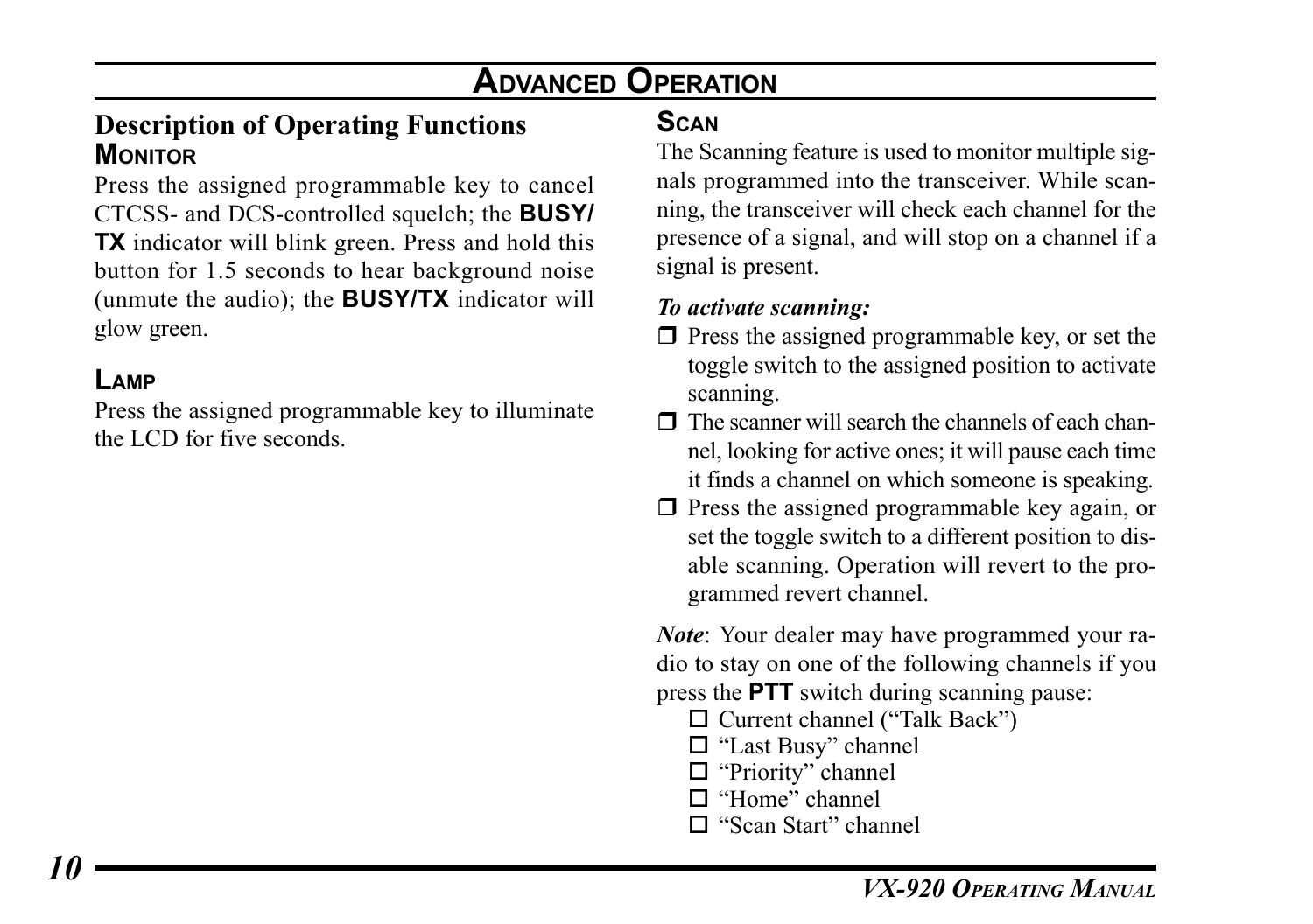## **DUAL WATCH**

The Dual Watch feature is similar to the SCAN feature, except that only two channels are monitored:

- $\Box$  The current operating channel; and
- $\Box$  The Priority channel.

#### *To activate Dual Watch:*

- $\Box$  Press the assigned programmable key, or set the toggle switch to the assigned position.
- $\Box$  The scanner will search the two channels; it will pause each time it finds a channel on which someone is speaking.

#### *To stop Dual Watch:*

- $\Box$  Press the assigned programmable key, or set the toggle switch to a different position.
- □ Operation will revert to the "Dual Watch Start" channel.

## **LOW POWER**

Press the assigned programmable key, or set the toggle switch to the assigned position to set the radio's transmitter to the "Low Power" mode, thus extending battery life. Press the key again, or set the toggle switch to a different position to return to "Normal" transmit power when in difficult terrain.

When the radio's transmitter is set to "Low Power" mode, the "**Low**" icon will be indicated on the display.

## **TALK AROUND** (**TA**)

Press the assigned programmable key, or set the toggle switch to the assigned position to activate the Talk Around feature when you are operating on duplex channel systems (separate receive and transmit frequencies, utilizing a "repeater" station). The Talk Around feature allows you to bypass the repeater station and talk directly to a station that is nearby. This feature has no effect when you are operating on "simplex" channels, where the receive and transmit frequencies are already the same.

When the "TA" function is activated, the " $H''$  icon will be indicated on the display.

Note that your dealer may have mode provision for "Talk Around" channels by programming "repeater" and "Talk Around" frequencies on two adjacent channels. If so, the key may be used for one of the other Pre-Programmed Functions.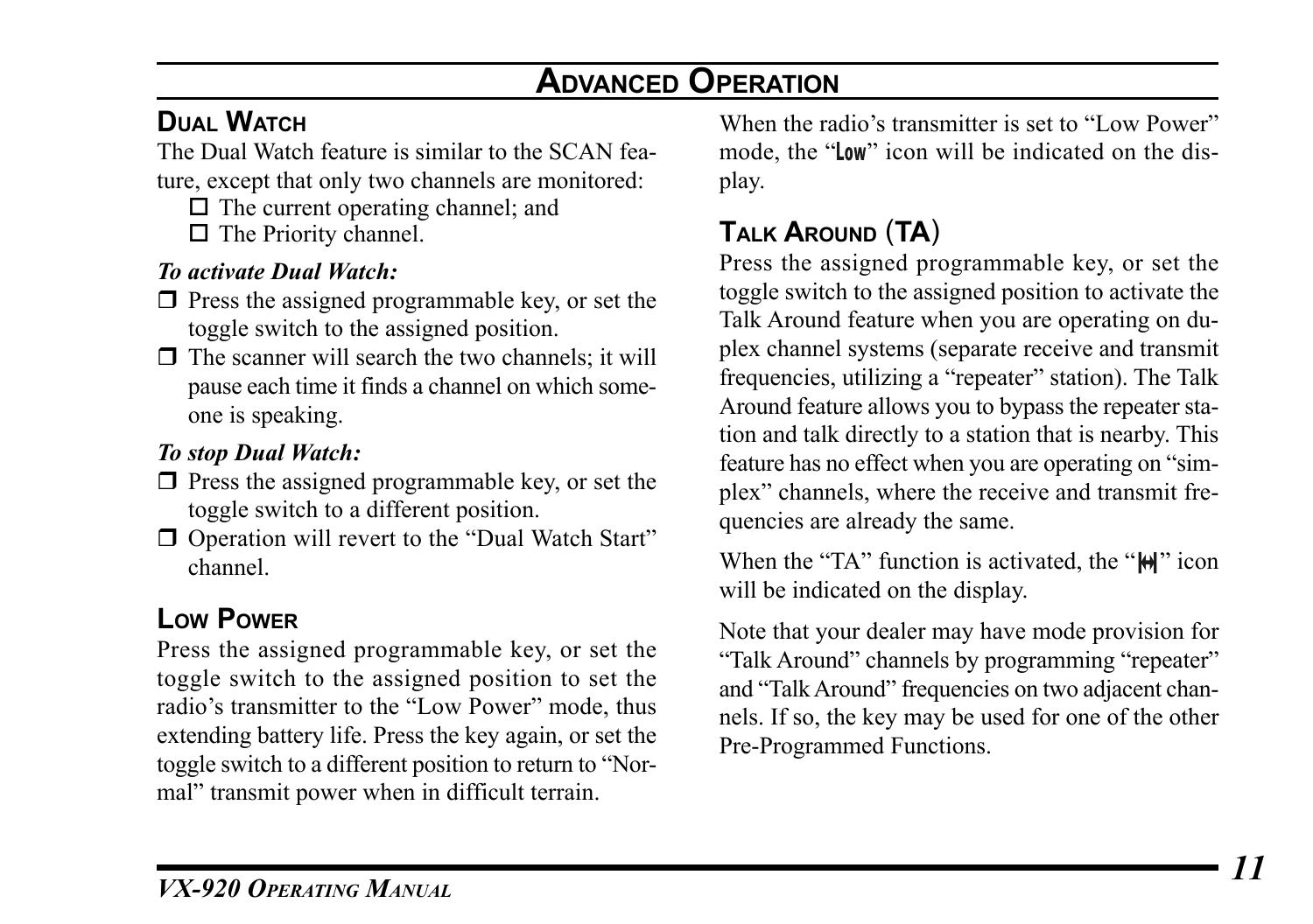## **TX SAVE DISABLE**

Press the assigned programmable key, or set the toggle switch to the assigned position to disable the Transmit Battery Saver, if you are operating in a location where high power is almost always needed.

The Transmit Battery Saver helps extend battery life by reducing transmit power when a very strong signal from an apparently nearby station is being received. Under some circumstances, though, your hand-held radio may not be heard well at the other end of the communication path, and high power may be necessary at all times.

## **ENCRYPTION DISABLE** (**OPTION**)

When the Voice Scrambler feature is enabled, press the assigned programmable key to toggle the voice encryption on and off.

#### **LOCK**

Set the toggle switch to the assigned position to lock the **VX-920**'s knob, soft keys, and **PTT** switch. The precise lockout configulation is programmed by your Dealer.

## **AUDIO PC** (**PIT**)

Press the assigned programmable key, or set the toggle switch to activates the Audio Pitch Controller. The Audio Pitch Controller allow you to the most comfortable and/or effective reception in noisy environments.

Press the key again, or set the toggle switch to a different position to disable the Audio Pitch Controller.

#### **CLEAR VOICE**

Set the toggle switch to the assigned position to activates the Clear Voice feature. When you are operaiton in a noisy environment, activates the Clear Voice feature. Set the toggle switch to a different position to disable the Clear Voice feature.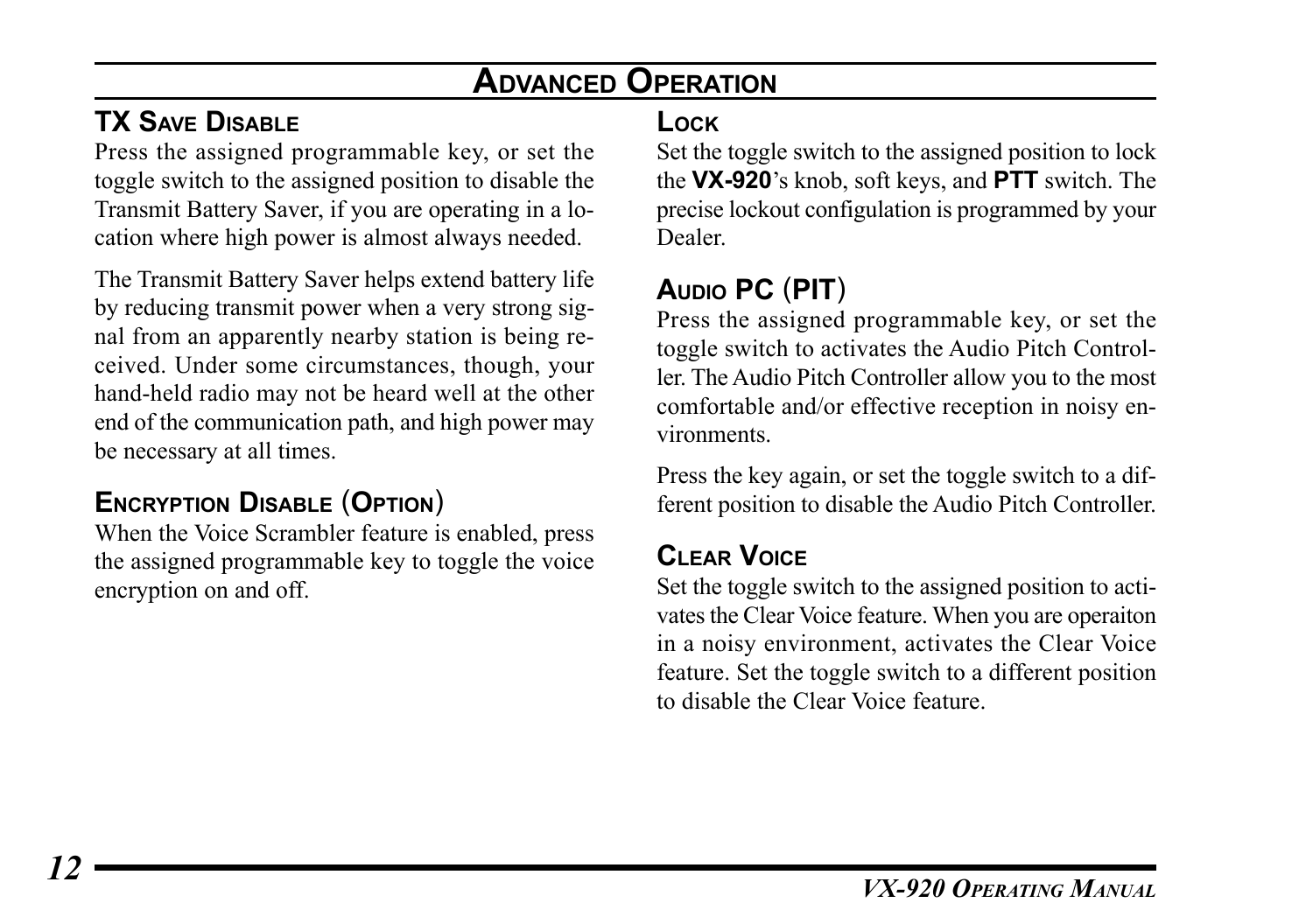#### **FOLLOW-ME SCAN**

The "Follow-Me" Scan feature checks a User-assigned Priority Channel regularly as you scan other channels. Thus, if only Channels 1, 3, and 5 (of the 8 available channels) are designated for "Scanning," the user may nonetheless assign Channel 2 as the "User-assigned" Priority Channel via the "Follow-Me" feature.

To activate "Follow-Me" scanning, first select the channel you want to designate as the "User-Assigned Priority Channel" and press the assigned programmable key, or set the toggle switch to the assigned position. Then rotate the **CH** Selector knob to recall to the "Scanning Start" channel which has been programmed by your dealer to activate the scanner. When the scanner stops on an "Active" channel, the Userassigned Priority Channel will automatically be checked every few seconds; if activity is found on the User-assigned Priority Channel, the radio will switch between it and the Dealer-Assigned Priority Channel, if any.

## **FOLLOW-ME DUAL WATCH**

To set up a "Dual Watch" frequency pair using the "Follow-Me" feature, select a channel using the **CH** Selector knob. Now press the assigned programmable key; pressing the assigned programmable key locks the current channel as the User-assigned Priority Channel. Now rotate the **CH** Selector knob to select another channel (not the "Scanning Start" channel). Your radio will now switch back-and-forth between the currently-selected channel and the User-assigned Priority Channel.

During "Follow-Me" scanning (after you have pressed the key), you can set up the "Dual Watch" feature by rotating the **CH** Selector knob to another channel. The radio will then scan back and forth between the original User-assigned Priority Channel and the newly-selected channel.

The Priority Channel you have assigned (before pressing the key) will be retained in memory until you change it.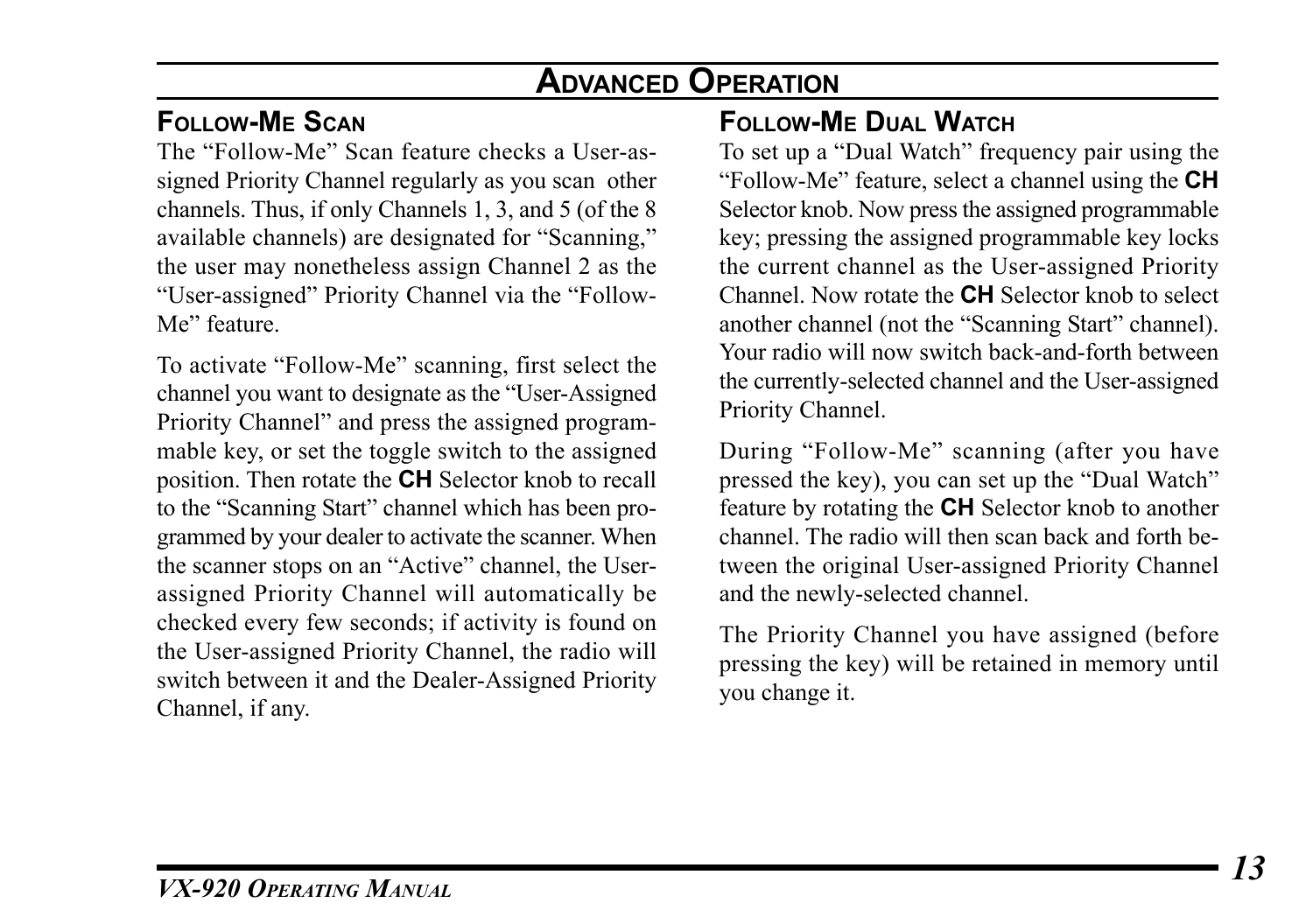## **GROUP UP/DOWN**

Press the assigned programmable key to select a different group of channels. Once the desired Group is reached, rotate the **CH** Selector knob to select the desired channel within the selected Group.

You may wish to have the Scanner pass through more than one Group during the scanning process (normally, scanning is performed within the current group only). To include the current Group in the scanning loop, press and hold in the assigned programmable key for one second. To remove a Group from Group Scan, press and hold in the assigned programmable key again for one second.

Multi-Group Scanning is only possible if you are using the "User Scan" list. To edit the User Scan list, press and hold the assigned programmable key for one second to delete the current Memory Group from the Scanning. Alternatively, press and hold the assigned programmable key for one second to delete the Current Memory channel from the Scanning. When you delete a Group or channel, "**SCAN Skip-**" will appear on the LCD for one second after pressing the assigned programmable key. To restore a particular channel to your scanning list, press and hold in the assigned programmable key again for one second;

"SCAN Stop" will appear on the LCD for one second after pressing the assigned programmable key.

#### **CHANNEL UP/DOWN**

Press the assigned programmable key to select a different channel within the current group.

## **SET**

Press the assigned programmable key to activate the "User Set" (Menu) Mode. See page 19 for details

#### **CALL/RESET** *While the DTMF Paging System*

This feature, if enabled, allows the user to change the 3-digit Page Call code, used to call other similarly-equipped stations. Press the assigned programmable key, followed by the three digits representing the Page Call code of the station you wish to call. Three tones will be heard after the last key is pressed (the new code will now be transmitted).

The receiver squelch of the other station will be opened, and you can begin communication.

#### *While the 2-Tone/5-Tone Paging System*

This feature, if enabled, press the assigned programmable key to send a 2-tone/5-tone sequential tone.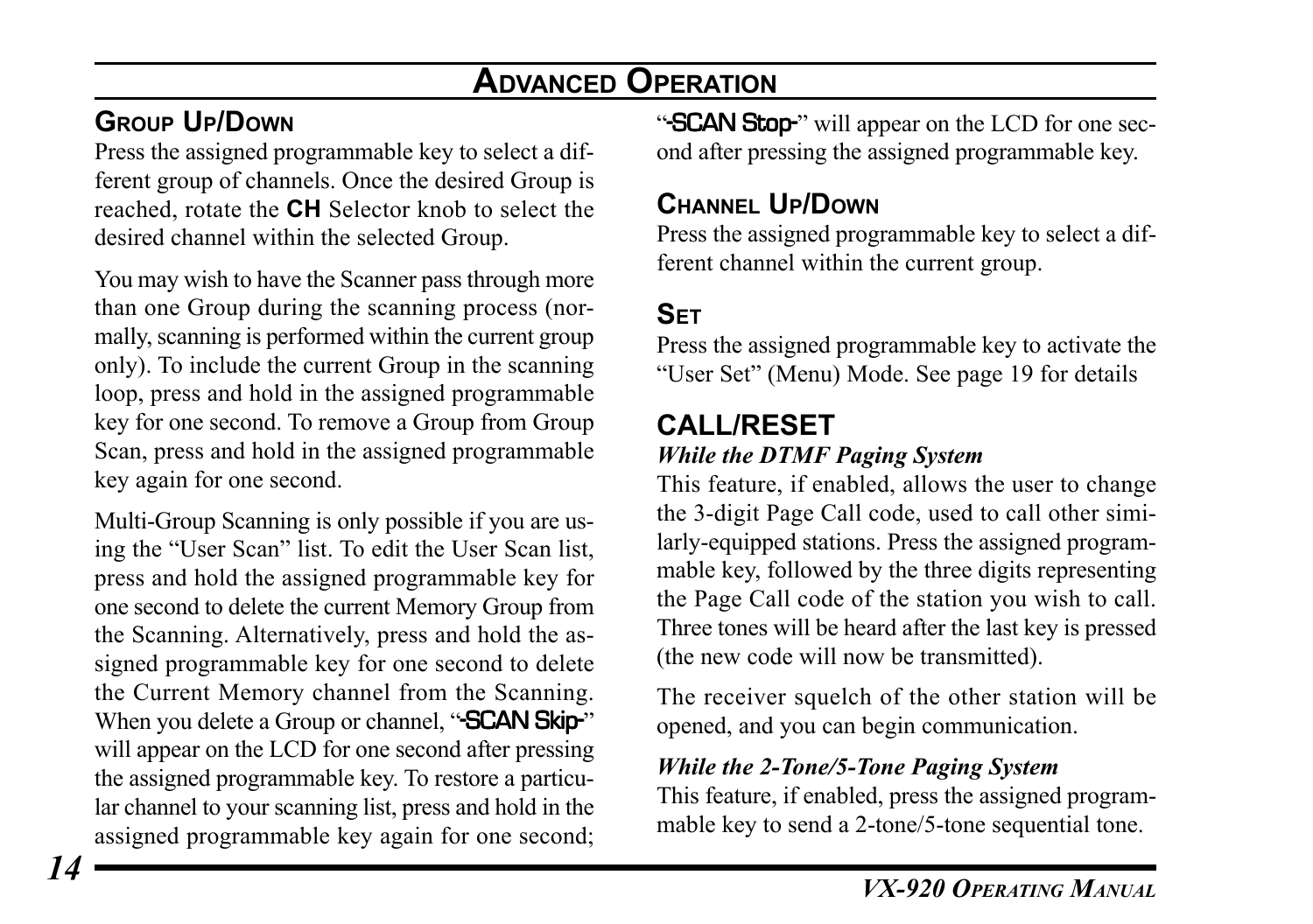## **CALL 1 TO CALL 5**

Press the assigned programmable key to send a 2 tone/5-tone sequential tone group which is pre-defined.

## **CODE UP/DOWN**

Press the assigned programmable key to select a 2 tone/5-tone encode code from the pre-defined encode list.

## **CODE SET**

Press the assigned programmable key to change the encode digits for 5-tone operation. To change a specific digit, select the desired digit using the [**A**] key, then change the number using the [**B**]/[**C**] keys, and store the number using the [**D**] key.

#### **SPEED DIAL** (**16-KEY VERSION ONLY**)

Your Dealer may have pre-programmed Auto-Dial telephone number memories into your radio.

To dial a number, press the assigned programmable key, then press the front panel's numeric key corresponding to the Auto-Dial memory number list provided by your Dealer or Network Administrator. The DTMF tones sent during the dialing sequence will be heard in the speaker.

# **OPTION SW1**

Press the assigned programmable key to toggle the optional accessory "1" "On" and "Off."

## **OPTION SW2**

Press the assigned programmable key to toggle the optional accessory "2" "On" and "Off."

## **EMERGENCY**

The **VX-920** series include an "Emergency" feature which may be useful for alerting another party monitoring on the same frequency as your transceiver's channel.

Press the assigned programmable key to initiate an emergency call. For further details contact your Dealer.

## **HOME CHANNEL**

Press the assigned programmable key to recall the pre-defined Home group/channel. When you recall the Home group/channel, the "H" notation will appear on the LCD.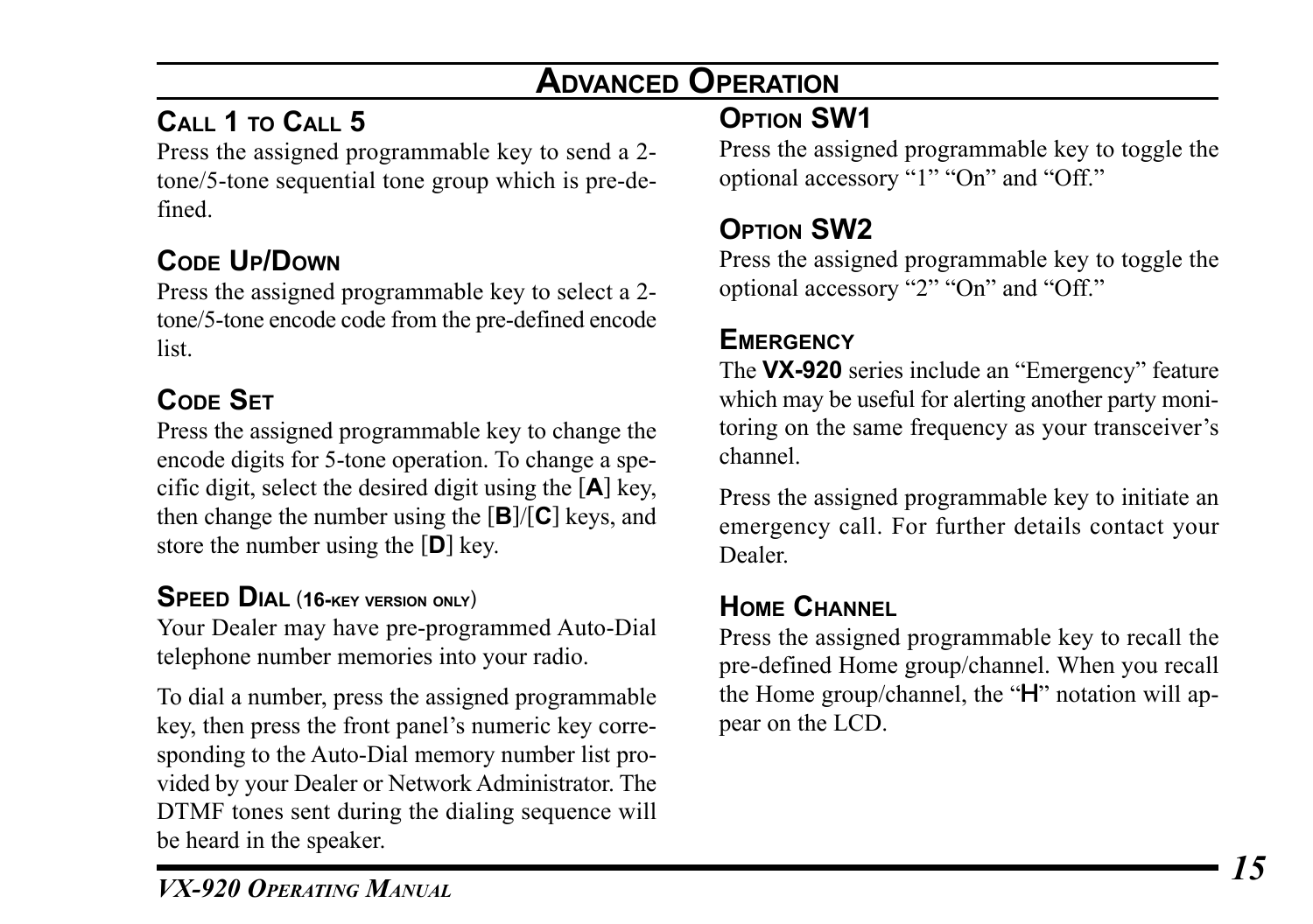## **SELECTABLE TONE**

Press the assigned programmable key to select a subaudible tone (CTCSS/DCS) from the pre-defined tone table. You can operate using the indicated subaudible tone in the Selectable Tone mode.

## **DIRECT CH#1 TO #4**

Press the assigned programmable key to recall the Dealer pre-programmed channel directly.

## **REC/PLAY** (**VOICE STORAGE: OPTION**)

This function allows your radio to record a received voice message, and to play back the recorded audio. It requires installation of the optional Voice Recording Unit.

#### *Recording;*

Press the assigned programmable key for 1.5 seconds to enable the Voice Recording Mode. If the incoming signal is received, so as to un-mute the squelch and pass audio, then the " $\Box$ " Icon will flash and received audio will be recorded. When the voice recording is completed, the " $\mathbf{a}$ " stays on.

#### *Playback;*

Press the assigned programmable key momentarily to play back the last message. While playback is proceeding, press the  $[\ast]$  key to jump to the previous message, or press the [**#**] key to jump to the next message.

To stop the play-back, press this key again.

While playback is proceeding, you may press the [**D**] key to clear the all messages and stop the play-back.

# **SQL**

You can manually adjust the squelch level using this function:

- $\Box$  Press the assigned programmable key. A tone will sound, and the current squelch level will appear on the display.
- **T** Press the **MONITOR/LAMP** button to select the desired squelch level.
- Two seconds after releasing the **MONITOR/LAMP** button, the display will revert to the normal channel indication.

## **AF MIN VR**

Press the assigned programmable key to reduce the audio output to the (lower) level programmed by your Dealer.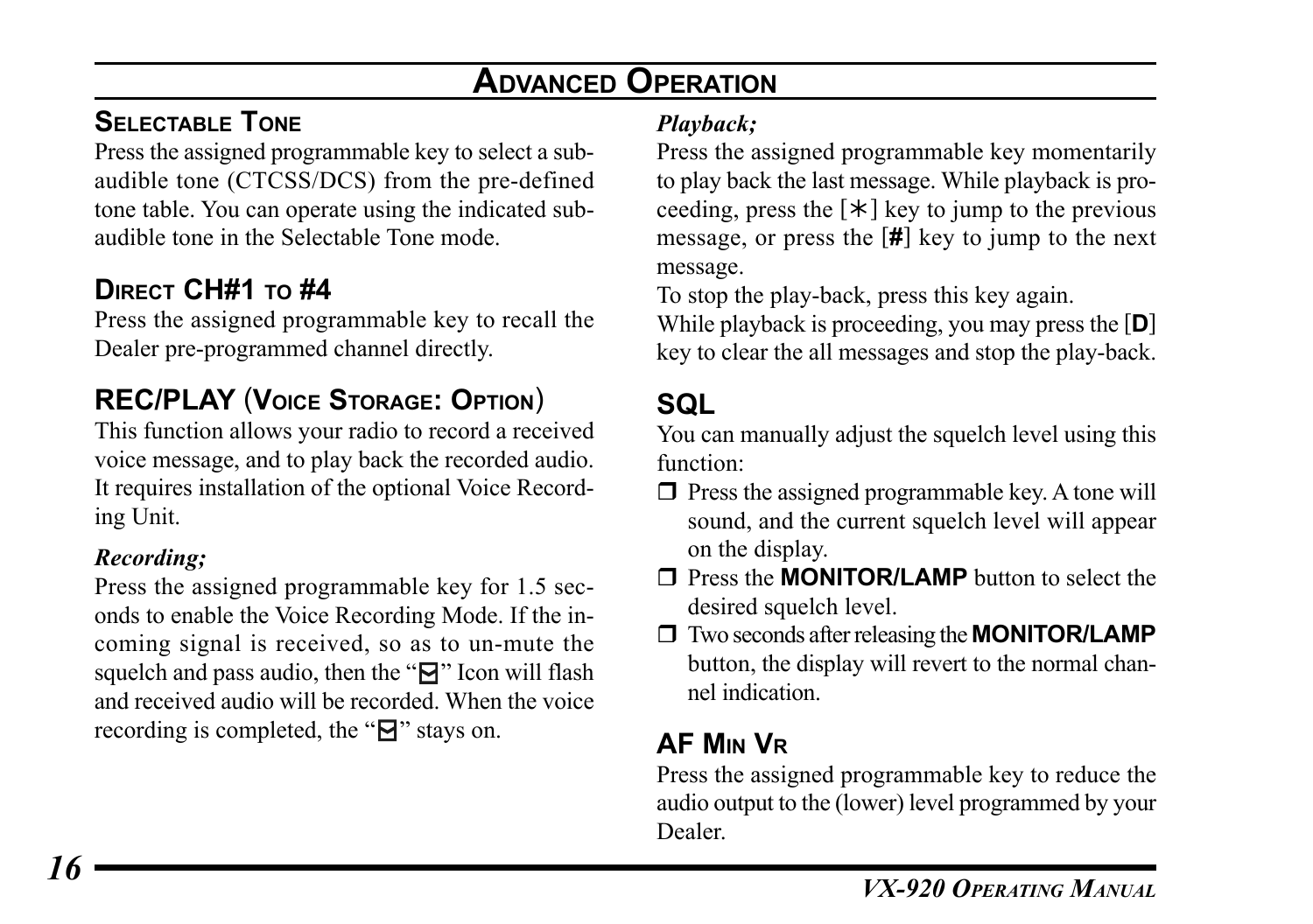## **STATUS SET**

Press the assigned programmable key to change the 5-Tone status code. To change the status code, select the desired digit by [**A**] key, then change the number by [**B**]/[**C**] key, and store the number by [**D**] key.

## **STATUS UP/DOWN**

Press the assigned programmable key to select a 5- Tone status code from the pre-defined status list.

## **STATUS CHECK**

Press the assigned programmable key to check the 5-Tone receive status code. When you press this key, the LCD display will indicate the "Message" corresponding to the receive status condition per the predefined status list.

## **LONE WORKER**

Press the assigned programmable key to toggle the Lone Worker feature "On" and "Off."

The Lone Worker feature is designed to emit an alarm for 30 seconds when the Lone Worker Timer (programmed by your Dealer) has expired. If the user does not reset the timer by pressing the **PTT** switch, the radio switches to the Emergency mode.

## **DTMF CODE SET** (**16-KEY VERSION ONLY**)

You may send the desired telephone number manually.

To dial a number manually, press the assigned programmable key, then press the desired numbers on the front panel's numeric key. Now, press the **PTT** switch to send the telephone number. The DTMF tones sent during the dialing sequence will be heard in the speaker.

## **TA SCAN**

Press the assigned programmable key to toggle the TA (Talk Around) scan feature "On" and "Off."

While TA scan is proceeding, the **VX-920** will search both the transmit and receive frequencies (the " $\mathbf{H}$ " icon will blink). When a signal is encountered on the receive frequency, the **VX-920** will pause until the signal disappears (" $\Theta$ " icon will appear but not blink). When a signal is encountered on the transmit frequency, the **VX-920** will check for activity on the receive frequency every few seconds (interval programmed by your Dealer).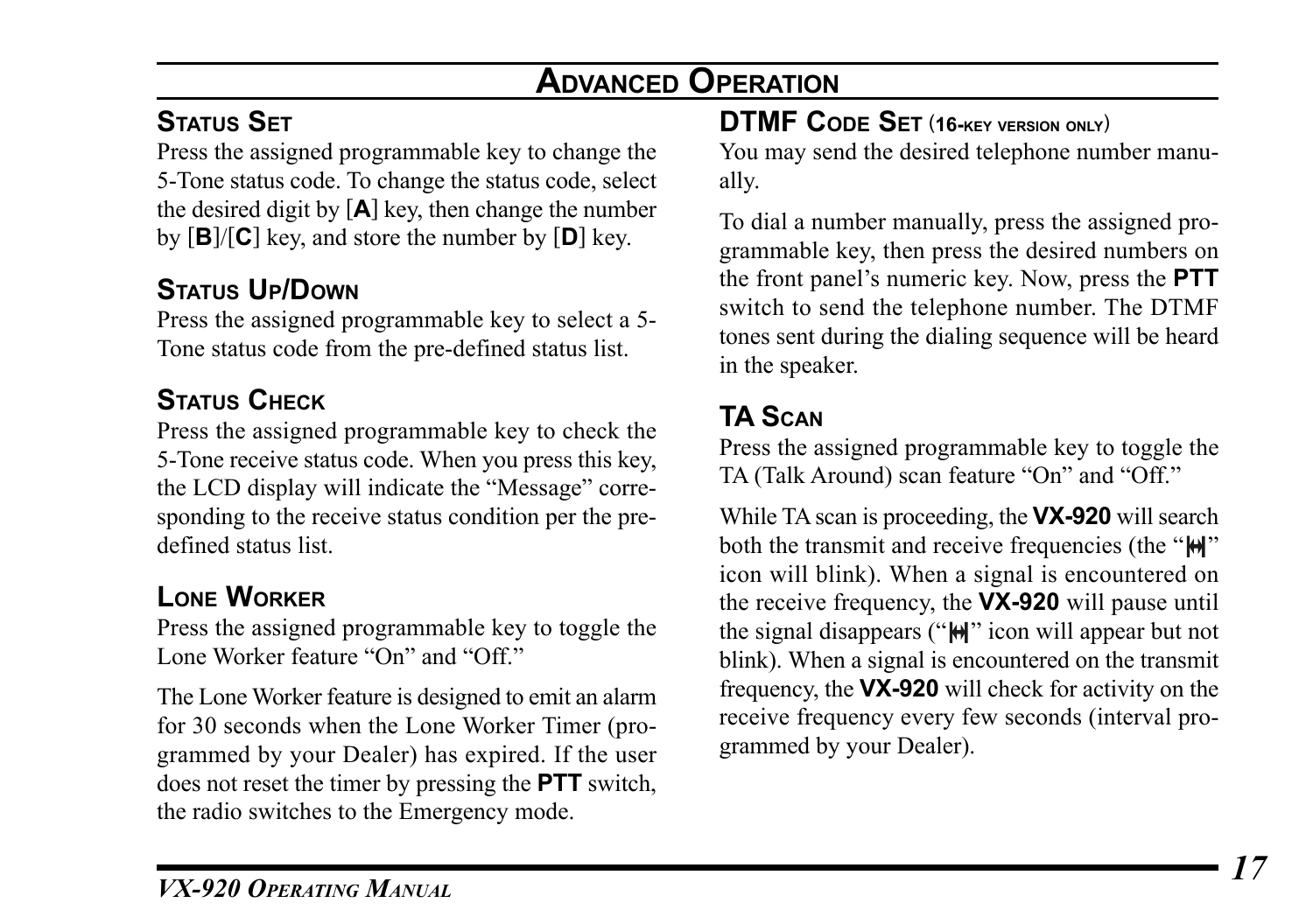## **ARTS** (**AUTO RANGE TRANSPOND SYSTEM**)

This system is designed to inform you when you and another ARTS-equipped station are within communication range.

During ARTS operation, when the radio receives the correct ARTS signal, a short beep will sound and the "In" (meaning "In Service" notation will be displayed on the sub-LCD. If you move out of range for more than two minutes, your radio senses that no signal has been received; three short beeps will sound, and "**Out**" ("Out of Service") will be displayed on the sub-LCD. If you subsequently move back into range, as soon as the other station transmits, a short beep will sound and "**In**" will be displayed again on the sub-LCD.

# **DTMF PAGING SYSTEM**

This system allows paging and selective calling, using DTMF tone sequences.

When your radio is paged by a station bearing a tone sequence which matches yours, your radio's squelch will open and the alert will sound. The three-digit code of the station which paged you will be displayed on your radio's LCD.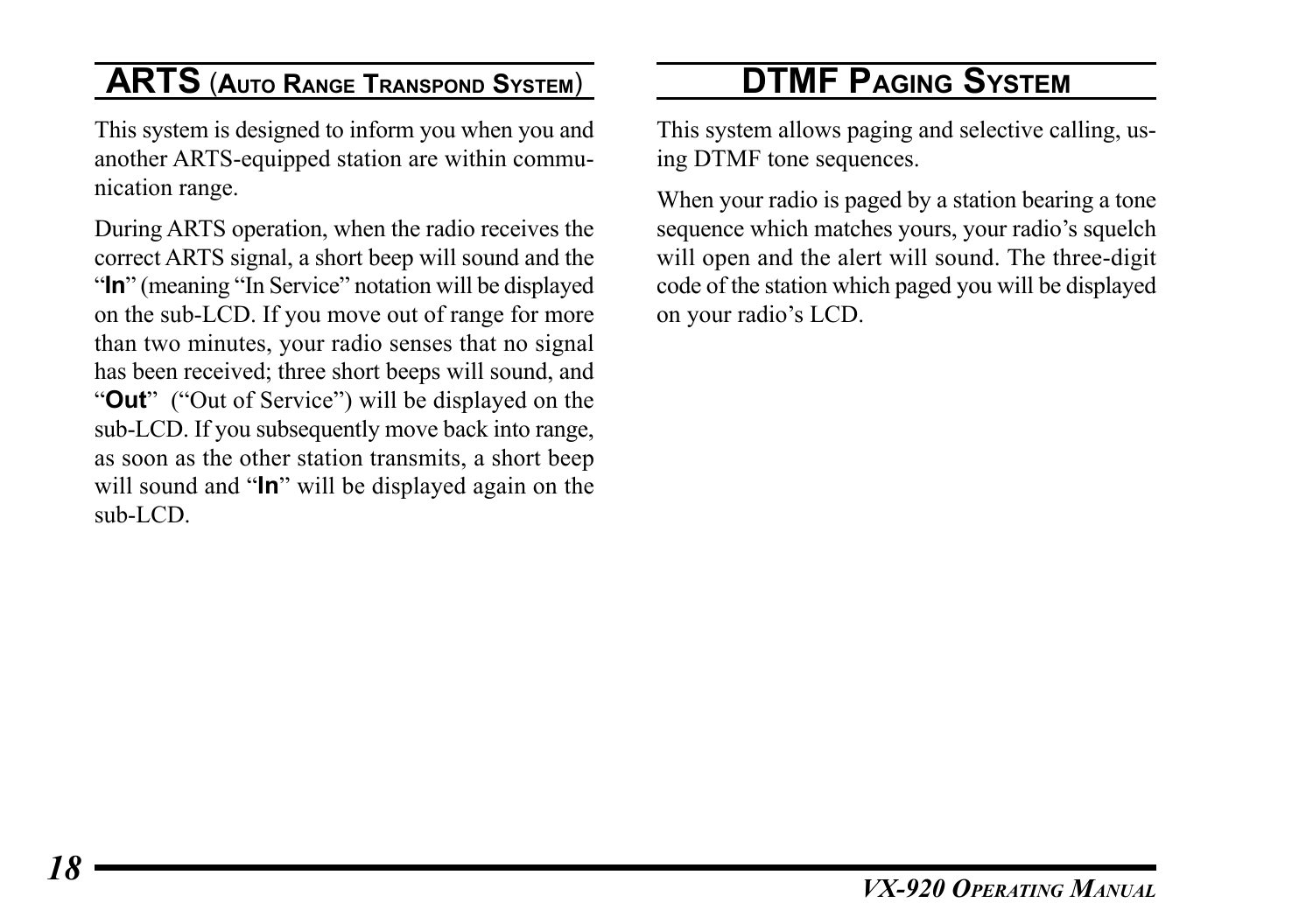# **USER SET MODE**

The VX-920 Series includes a "User Set (Menu)" Mode which allows the user to define or configure various settings, such as Beep On/Off, Squelch, LCD contrast, etc. To activate the "User Set (Menu)" Mode:

- $\Box$  Press the assigned programmable key for the "SET" function to enter the "User Set Mode."
- $\Box$  Select the User Set Mode Item you want change using the **CH** selector knob.
- **T** Press the **MONITOR/LAMP** button to select the status of the selected item.
- $\Box$  Press **PTT** switch to exit to normal operation.

| Display            | <b>DESCRIPTION</b>                              |
|--------------------|-------------------------------------------------|
| 1 SQL              | Select the Squelch Threshold Level              |
| 2 SCN List         | Select the Scan List "User" or "Dealer"         |
| 3 BEEP             | Set the Beep On/Off                             |
| 4 BELL             | Set the Bell On/Off                             |
|                    | (Bell engaged by sub-audible CTCSS/DCS)         |
| 5 Lighting         | Set the BUSY/TX LED On/Off                      |
| 6 Lock             | Set the Lock function to be Locked              |
|                    | (Key/PTT/Key+PTT)                               |
| 7 Group            | Set the Operation Group                         |
| 8 SCAN             | Set the Scan status                             |
|                    | (same function as Scan key)                     |
| 9 DW               | Set the Dual Watch status                       |
|                    | (same function as DW key)                       |
| <b>10 TA</b>       | Set the Talk Around status                      |
|                    | (same function as TA key)                       |
| 11 AF MinVR        | Set the Minimum Volume level                    |
| 12 Beep VR         | Set the Beep volume level                       |
| <b>13 Contrast</b> | Set the LCD contrast                            |
| 14 Pitch           | Select the Special Receive Audio Response       |
| 15 REC Mode        | <b>ONE:</b> Enables recording one message (max. |
|                    | 120 seconds), and playback from the             |
|                    | beginning of the message.                       |
|                    | ROL: Enables recording whenever squelch         |
|                    | opens, and playback of the last 120             |
|                    | seconds.                                        |
| 16 Play Mode       | Set the priority audio on playback mode.        |
|                    | PLY: Playback audio is higher priority than re- |
|                    | ceived signal                                   |
|                    | SIG: Received signal is higher priority than    |
|                    | playback audio                                  |

*Note*: The menu "15: REC Mode" and "16: Play Mode" will appear only when the Voice Recording Unit is installed.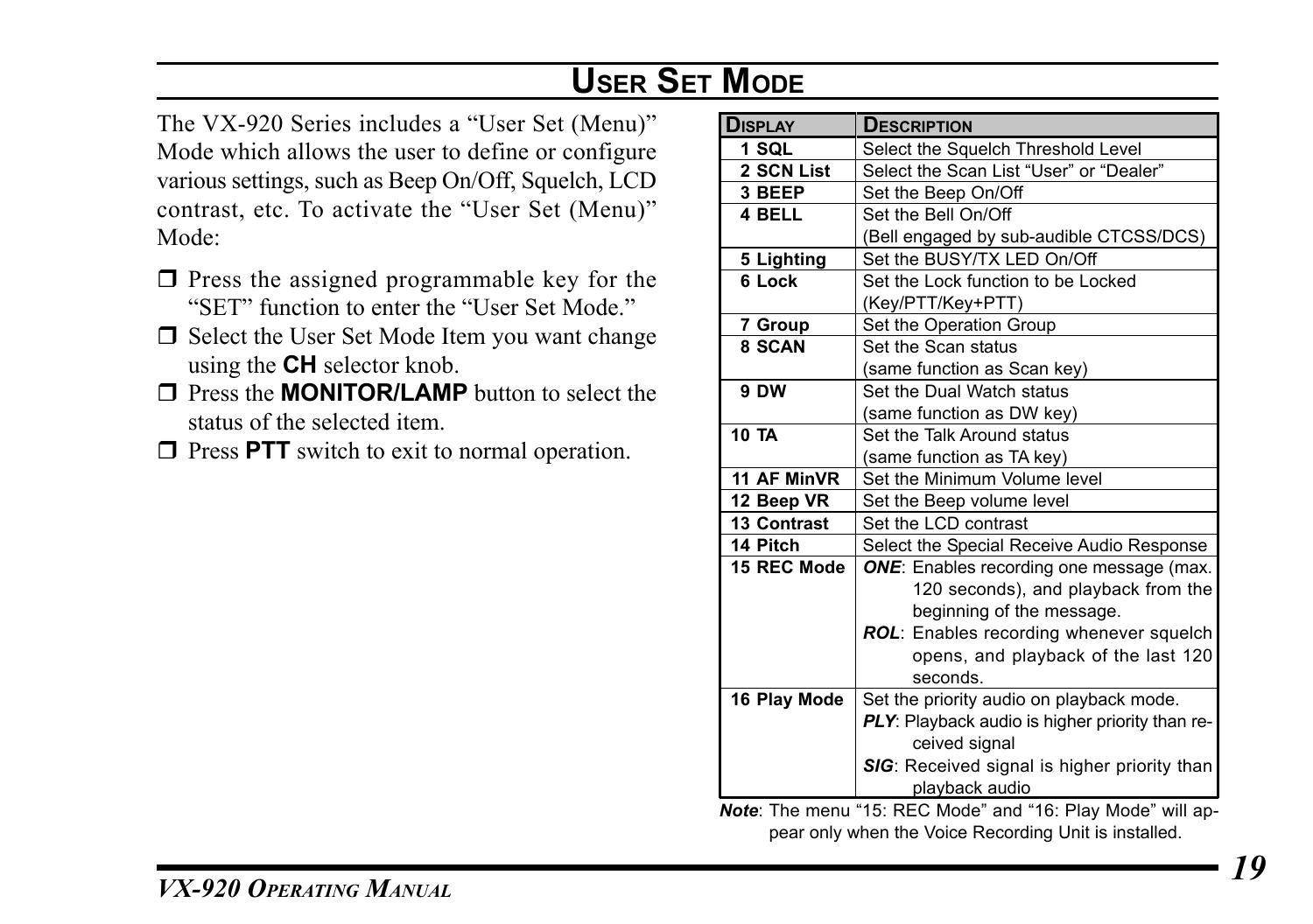| <b>OPTIONAL ACCESSORIES</b> |                                    |                |                                   |  |  |  |  |
|-----------------------------|------------------------------------|----------------|-----------------------------------|--|--|--|--|
| FNB-V86LI                   | 7.4V, 1150 mAh Lithium-Ion Battery | ATV-8A         | VHF Antenna (134-151 MHz)         |  |  |  |  |
| <b>FNB-V87LI</b>            | 7.4V, 2000 mAh Lithium-Ion Battery | ATV-8B         | VHF Antenna (150-163 MHz)         |  |  |  |  |
| <b>FBA-34</b>               | Alkaline Battery Case (6 x AA)     | ATV-8C         | VHF Antenna (161-174 MHz)         |  |  |  |  |
| <b>VAC-920</b>              | Desk top Rapid Charger             | ATV-6XL        | VHF Antenna                       |  |  |  |  |
| <b>PA-39</b>                | <b>AC</b> Adapter                  |                | $(134-174 \text{ MHz}, Untuned)$  |  |  |  |  |
| VT60F                       | VX-Trunk Unit                      | ATU-6A         | UHF Antenna (400-430 MHz)         |  |  |  |  |
| VT60FS                      | VX-Trunk/Encryption Unit           | ATU-6C         | UHF Antenna (440-470 MHz)         |  |  |  |  |
| <b>FVP-36</b>               | <b>Encryption Unit</b>             | ATU-6D         | UHF Antenna (450-485 MHz)         |  |  |  |  |
| <b>FVP-35</b>               | <b>Encryption Unit</b>             | ATU-6F         | UHF Antenna (485-520 MHz)         |  |  |  |  |
|                             | (Rolling Code Voice Scrambler)     | <b>LLC-920</b> | Leather Case                      |  |  |  |  |
| <b>DVS-5</b>                | Voice Storage Unit                 | <b>CE59</b>    | Programming Software              |  |  |  |  |
| <b>MDC1200</b>              | Digital ANI Encoder Unit           | FIF-8          | Flash ROM Writer                  |  |  |  |  |
| <b>VME-100</b>              | <b>ANI Encoder Unit</b>            | <b>FIF-10A</b> | <b>USB</b> Interface              |  |  |  |  |
| <b>VMDE-200</b>             | <b>ANI Encoder/Decoder Unit</b>    | <b>CT-108</b>  | PC Programming Cable (for FIF-10) |  |  |  |  |
| SRX-3                       | Multi Band Receiver Unit           | <b>CT-109</b>  | PC Programming kit                |  |  |  |  |
|                             | $(450-512 \text{ MHz})$            |                | $(CT-29 + CT-115)$                |  |  |  |  |
| SRX-4                       | Multi Band Receiver Unit           | <b>CT-110</b>  | PC Programming Cable (for FIF-8)  |  |  |  |  |
|                             | $(134-174 \text{ MHz})$            | <b>CT-115</b>  | PC Programming Cable (for VPL-1)  |  |  |  |  |
| <b>MH-65</b> A7A            | Speaker/Microphone                 | CT-116         | Radio to Radio Programming Cable  |  |  |  |  |

*Availability of accessories may vary; some accessories are supplied standard per local requirements, others may be unavailable in some regions.*

*Check with your VERTEX STANDARD Dealer for changes to this list.*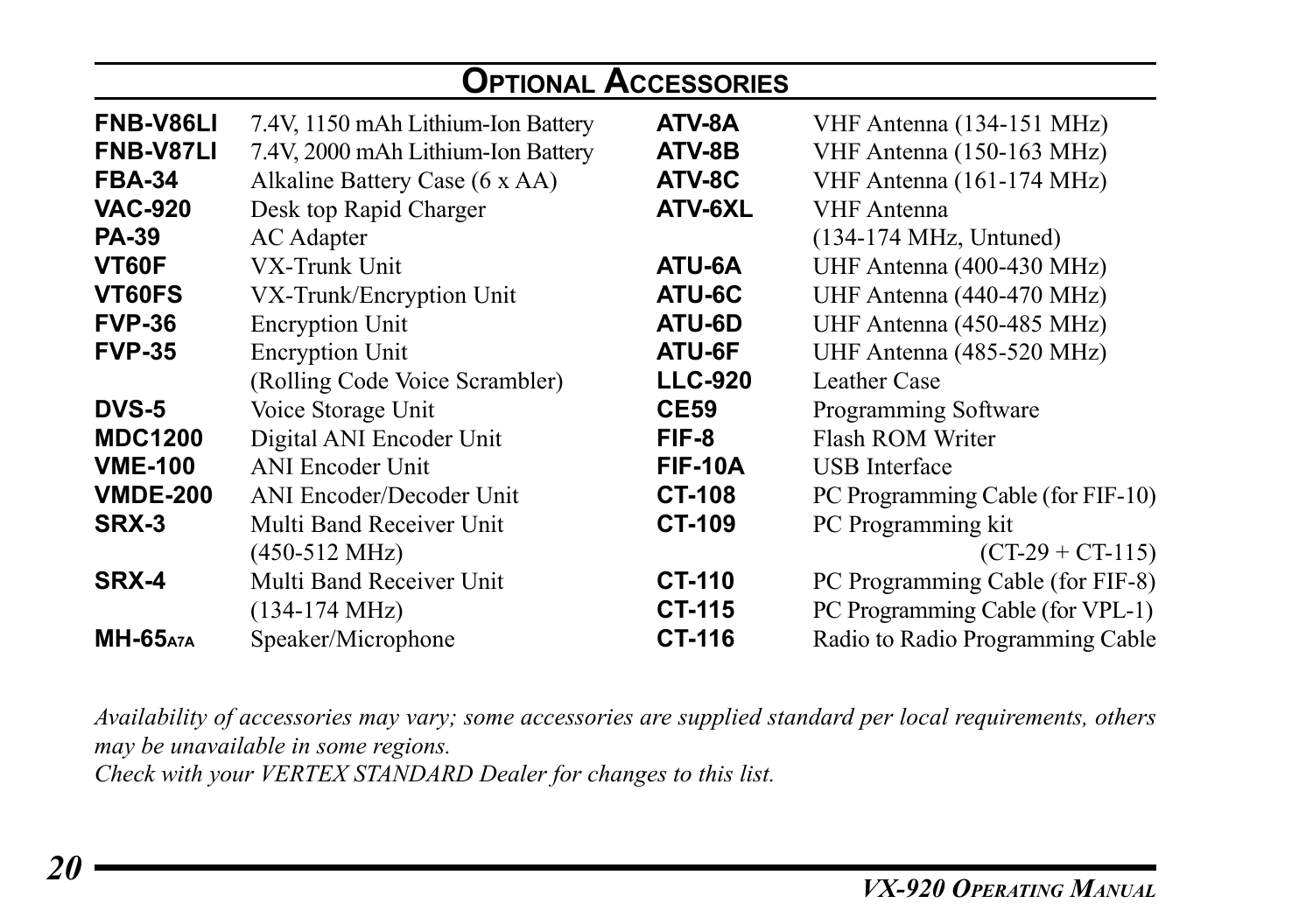This device complies with Part 15 of the FCC rules. Operation is subject to the condition that this device does not cause harmful interference. $\mathbf{I}$ \\_\_\_\_\_\_\_\_\_\_\_\_\_\_\_\_\_\_\_\_\_\_\_\_\_\_\_\_\_\_\_\_\_